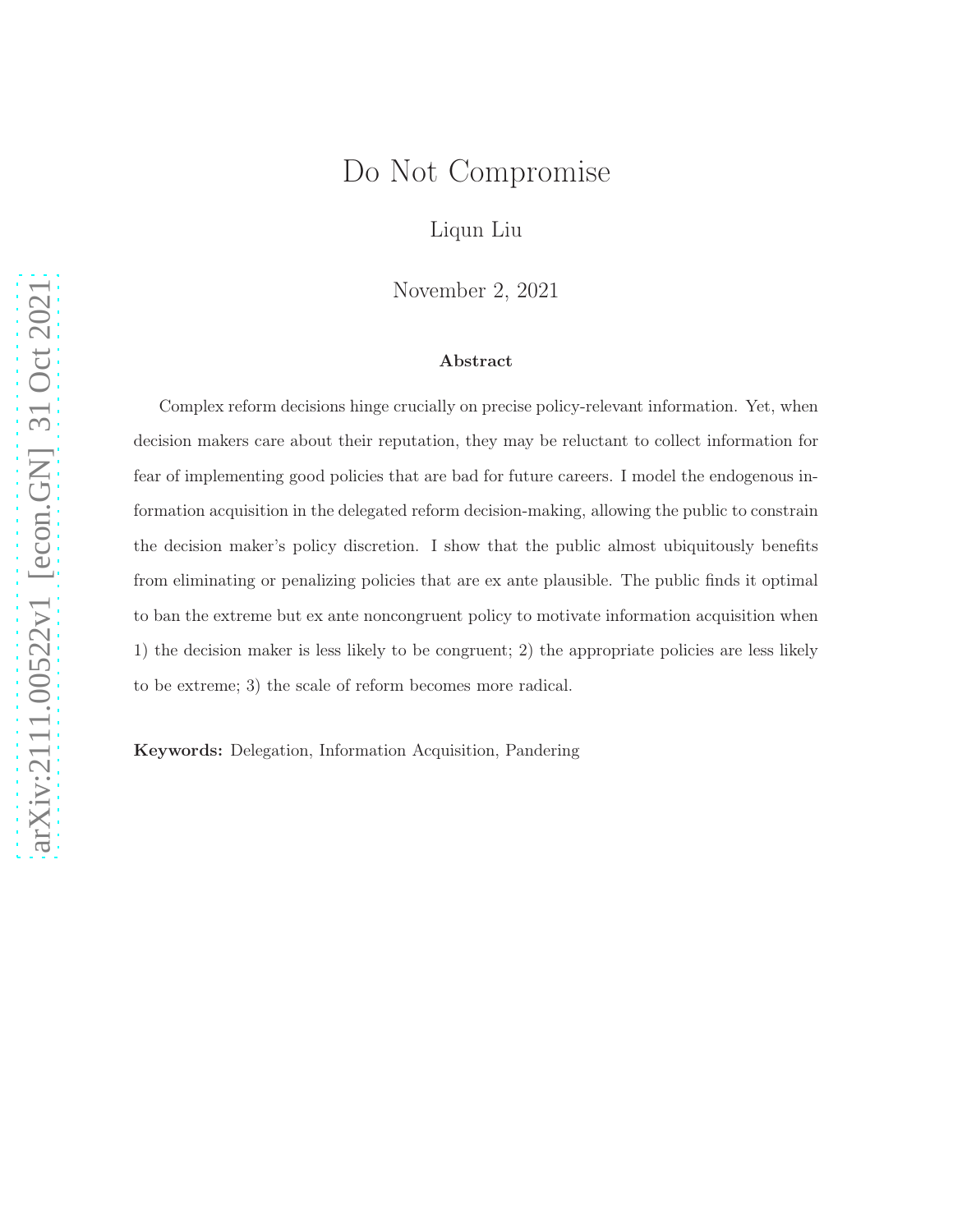## 1 Introduction

Complex reform decisions hinge crucially on precise policy-relevant information. Yet, motivating career-minded decision makers to collect costly information is not easy. Formal theories have recognized that information becomes less valuable to decision makers, if it might recommend actions that negatively impact future careers. For example, [Maskin and Tirole](#page-19-0) [\(2004](#page-19-0)) write:

"Accountability provides an incentive for wasteful information acquisition and a disincentive for acquiring information about the optimal decision"

They conclude that technical decisions should be left to unaccountable officials (judicial power). However, as long as political hierarchy exists, decision makers would inevitably cater to others' opinions for career concerns. For example, the unelected department aides were cued by Dominic Cummings to support the no-deal Brexit regardless of whether this is a good idea<sup>1</sup>. Even judges are no exceptions; they may rule creatively or defer to elected officials in order to signal competence or congruence [\(Levy,](#page-19-1) [2005](#page-19-1); [Fox and Stephenson](#page-19-2), [2011](#page-19-2)). To minimize the policy risk associated with reform decisions, we ask: how to cure a decision maker's distorted incentive to acquire information arising from career concerns?

We build a simple model to study the endogenous information acquisition during delegated reform decision-making. Per [Maskin and Tirole](#page-19-0) [\(2004](#page-19-0)), motivating information acquisition is more likely when we remove the experts' accountability or neutralize their career concerns. To this end, we explore a policy instrument that is well-known in the delegation literature but novel in pandering: constraining the expert's delegation set. This approach is viable only if there are at least two available reform decisions in addition to the status quo. In the context of reform decisionmaking, this prerequisite is often reasonable. For example, a reform could be simple or complex in nature [\(Foarta and Morelli,](#page-19-3) [2021\)](#page-19-3) and/or large or small in scale [\(Xie and Xie,](#page-20-0) [2017\)](#page-20-0).

Model outline. We consider a reform decision environment consisting of three plausible actions: the status quo, a moderate reform, and a large-scale (radical) reform. There is a careerist

<sup>&</sup>lt;sup>1</sup>"How Dominic Cummings took control in Boris Johnson's first days as Prime Minister". BuzzfeedNews. 27 July 2019.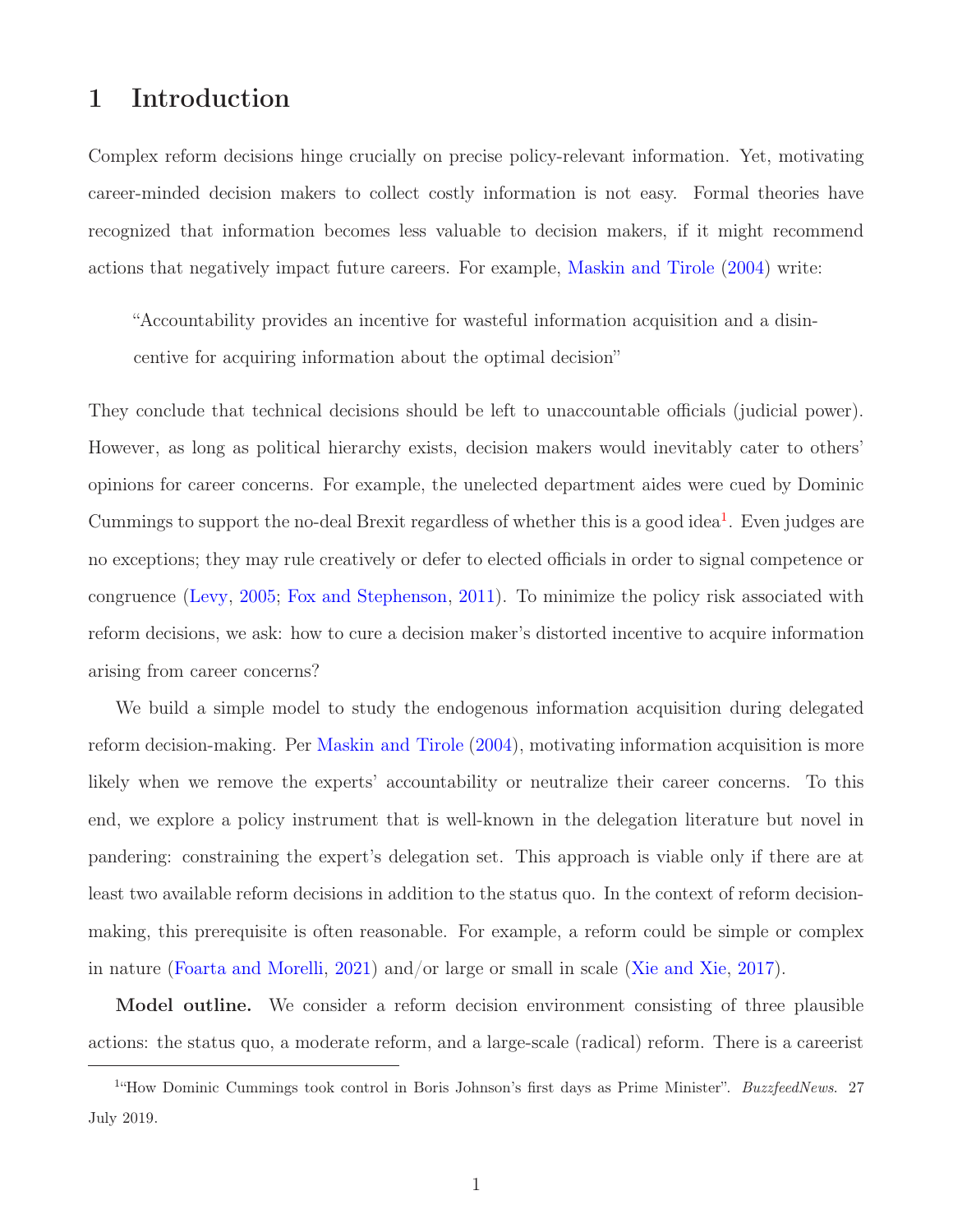expert whose policy interest is not necessarily aligned with her/his principal. The principal and the aligned expert want the policy to match the underlying state, while the misaligned expert prefers the lowest action possible (status quo). Players suffer quadratic loss if the enacted policy is different from their ideal ones. A priori, the principal and the expert are symmetrically uninformed about the state; the principal's uninformed favorite action is the moderate reform. The expert is tasked with decision-making within the delegation set; he may acquire an informative but costly signal after the principal chooses the delegation set but before he makes the policy. At the end of the game, the principal makes a retention decision that might benefit the expert.

Main results. We show that constraining the delegation set indeed strengthens the expert's incentive to acquire information and make informed decisions. Without constraining the set, the expert tends to pander to the ex ante popular action – the moderate reform. This policy attracts the expert not only because it provides a secured future, but also because it is a good policy compromise to both types: to an aligned agent it minimizes the policy risk; to a misaligned agent it is less expensive than the radical reform.

Now, suppose the principal bans the moderate reform. She definitely suffers if the state calls for it. After the ban, however, the expert is no longer accountable to their policy choices: choosing the right policy matters more than having a better future career. To see this, consider the misaligned expert first. After banning the compromising policy, he finds the policy loss associated with pandering to the radical reform unbearable even assuming this is the only way to secure a good future. On the other hand, the aligned expert has a strong incentive to make informed decisions to avert the huge policy loss arising from mismatching actions with the extreme states. In economics language, banning the moderate policy improves the aligned expert's (policywise) value of information (see [Szalay](#page-19-4) [\(2005](#page-19-4)) and [Ball and Gao](#page-18-0) [\(2021\)](#page-18-0)). For the similar reason as the misaligned type, the aligned expert is willing to follow a signal pointing to the status quo at the cost of political removal. This ban benefits the principal whenever the benefits from informed decisions outweighs the loss of control from the misaligned experts and the banned action.

Beyond the "no compromise" suggestion from economics, we identify a novel solution pertaining to the pandering context: banning the status quo. To illustrate, let's anchor an uninformed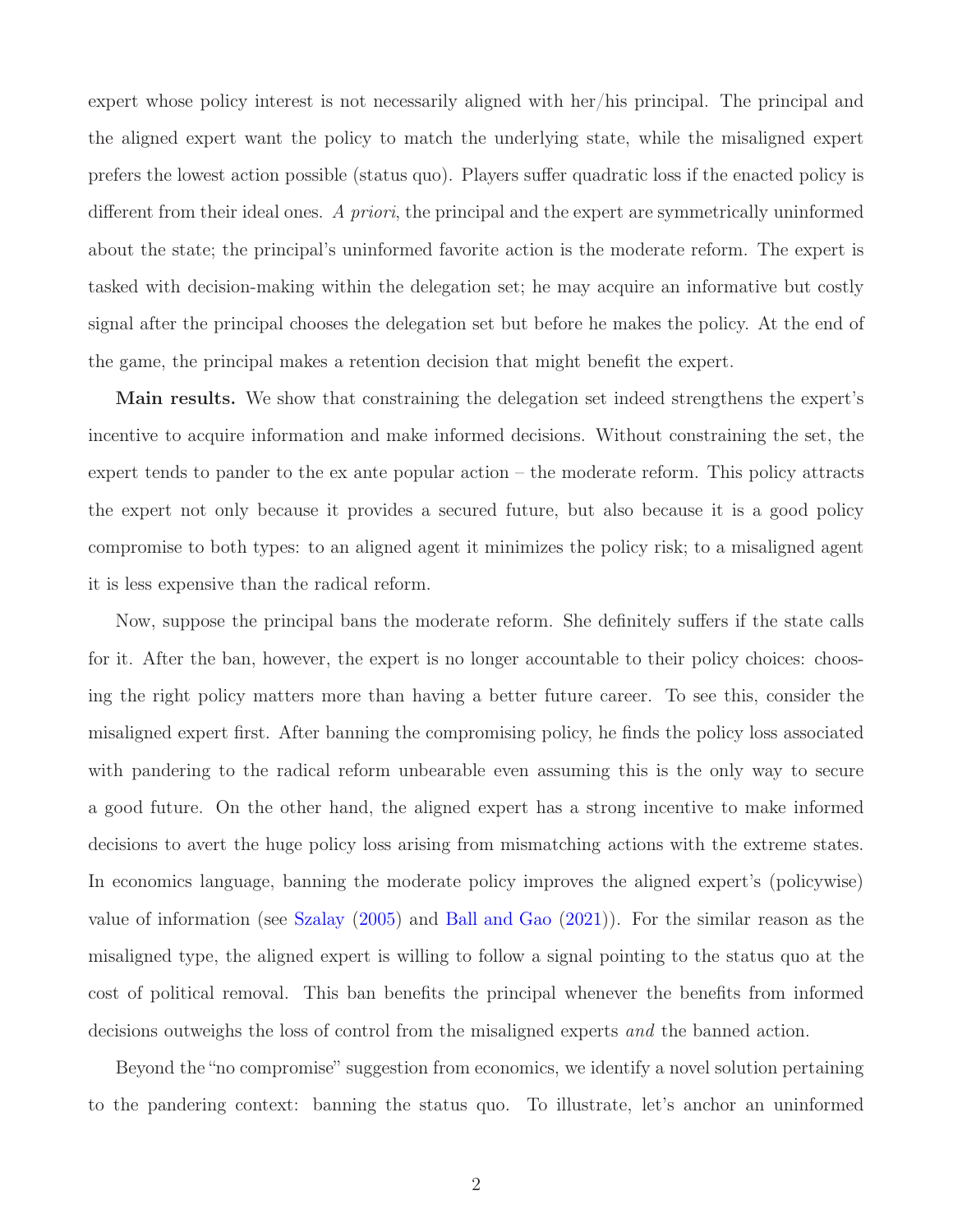expert's action to the moderate reform. The policy stake that he bears by deviating to the status quo is generically different from deviating to the radical reform. If the latter is larger in magnitude, then banning the status quo makes pandering less likely because it begets a larger policy loss. Consequently, motivating information acquisition becomes more plausible after the ban. Banning the status quo delivers another layer of benefit to the principal: it disciplines the action of the misaligned expert. This insight echoes the wisdom of the spatial delegation literature that the principal should restrict the action of a potentially misaligned agent [\(Bendor et al.,](#page-19-5) [2001](#page-19-5); [Bendor and Meirowitz](#page-19-6), [2004\)](#page-19-6).

Through comparative static analysis, I show when and how the principal should intervene in the delegated reform decisions. When the expert is accountable, the principal almost ubiquitously benefits from eliminating the ex ante extreme but noncongruent action. Even assuming this policy ban motivates information acquisition, however, it might not be optimal. Banning the compromising policy prevails if the expert 1) is less likely to be congruent; 2) the extreme policies are less likely to be appropriate; 3) the reform decision environment becomes more radical.

Related Literature. We build on the intuition of [Maskin and Tirole](#page-19-0) [\(2004\)](#page-19-0) that motivating information acquisition is easier when an agent is not accountable to her/his actions. To accommodate information acquisition with more than two actions, our modeling device is closer to [Fox](#page-19-7) [\(2007\)](#page-19-7), [Fox and Jordan](#page-19-8) [\(2011\)](#page-19-8), and [Liu](#page-19-9) [\(2021\)](#page-19-9). These models conceptualize a misaligned agent as one who has a state-independent policy preference biased towards a certain direction; and, regardless of her/his policy preference, the agent tries to signal congruence to a principal for retention. In other political contexts, the careerist agent may pander to signal competence [\(Canes-Wrone et al.](#page-19-10), [2001](#page-19-10); [Levy](#page-19-1), [2005\)](#page-19-1). The insight that the principal may motivate information acquisition through constraining the agent's delegation set is borrowed from [Szalay](#page-19-4) [\(2005](#page-19-4)) and [Ball and Gao](#page-18-0) [\(2021\)](#page-18-0). In the pandering context, however, our paper identifies a novel mechanism: eliminating ex ante plausible policy choices reduces the set of actions that might secure an agent's future career; this increases the policy cost associated with pandering and removes the agent's accountability.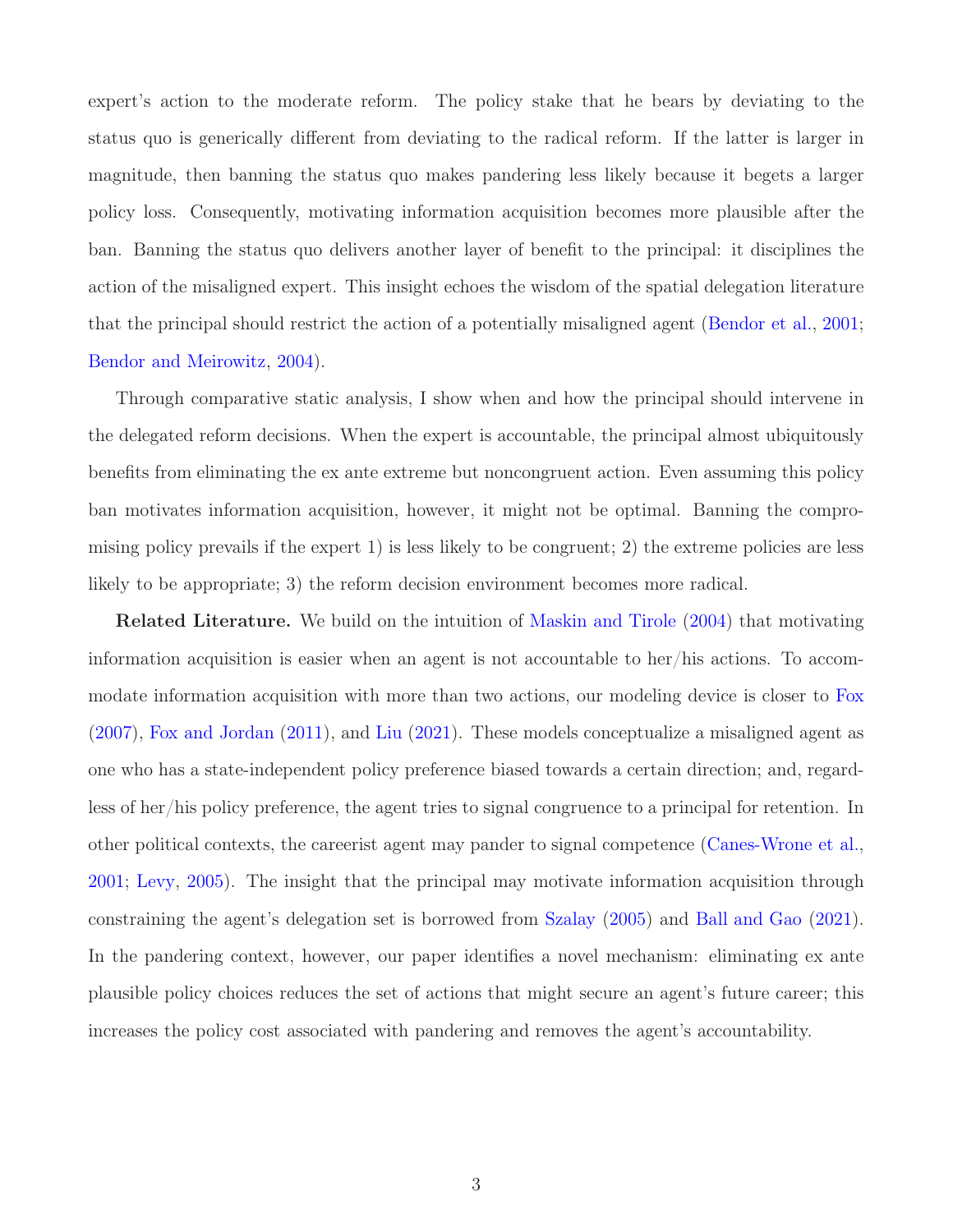## 2 Model

**Setup.** Consider a one-period model of reform decision-making with three possible actions  $\{0, 1, r\}$ . Action 0 stands for the status quo; action 1 stands for a moderate reform, and action  $r > 1$  stands for a radical reform. Call an action x appropriate if it matches the underlying state  $\omega \in \{0, 1, r\}.$ Each state  $\omega$  occurs with probability  $p_{\omega}$ . Set the distribution of states symmetric around the compromising policy:  $p_0 = p_r = p$ ;  $p_1 = 1 - 2p$  with  $p \leq \frac{1}{2}$  $\frac{1}{2}$ . In doing so, p measures the likelihood of extreme policies and thus the value of compromise. Call the reform decision environment radicalized if r increases.

The reform decision involves two players: a policy expert (he) and a principal (she) to whom he is accountable. Per [Maskin and Tirole](#page-19-0) [\(2004](#page-19-0)), the expert may be an official and the principal could be an electorate. The principal never observes the state  $\omega$ . She permits a set of actions  $D \subseteq \{0,1,r\}$  for an expert to choose from. While the principal always desires the appropriate policy, the expert may not. Specifically, the expert has a private type  $t \in T = \{c, n\}$  indicating whether he is "congruent". Following [Fox](#page-19-7) [\(2007\)](#page-19-7), a congruent expert  $(t = c)$  shares the principal's policy preference. A noncongruent expert  $(t = n)$  has the status quo as his state-independent bliss point. We may think of the congruent experts as policy entrepreneurs or "reformists" who wants their policy legacy recognized, and the noncongruent experts as captured bureaucrats or "conservatives" who avert policy changes. The principal's prior belief is  $P(t = c) = \pi$ .

At the end of this period, the principal observes the policy choice x but not her policy payoff. She then decides whether to retain the expert conditional on her posterior belief about the expert's congruence. If the principal does not retain, she draws another expert from the same pool.

**Information**. The expert initially does not observe  $\omega$ , but he may learn  $\omega$  perfectly by paying an information acquisition cost  $k > 0$ . The activity of information acquisition is unobserved by the principal.

Preferences. The principal and the expert incur quadratic loss if the policy choice differs from their ideal ones: conditional on the state  $\omega$ , the principal and the congruent expert have the policy payoff  $v_c = -(x - \omega)^2$ . The noncongruent expert's policy payoff is  $v_n = -x^2$ .

The principal has a lexicographic preference for retaining a congruent expert at the end of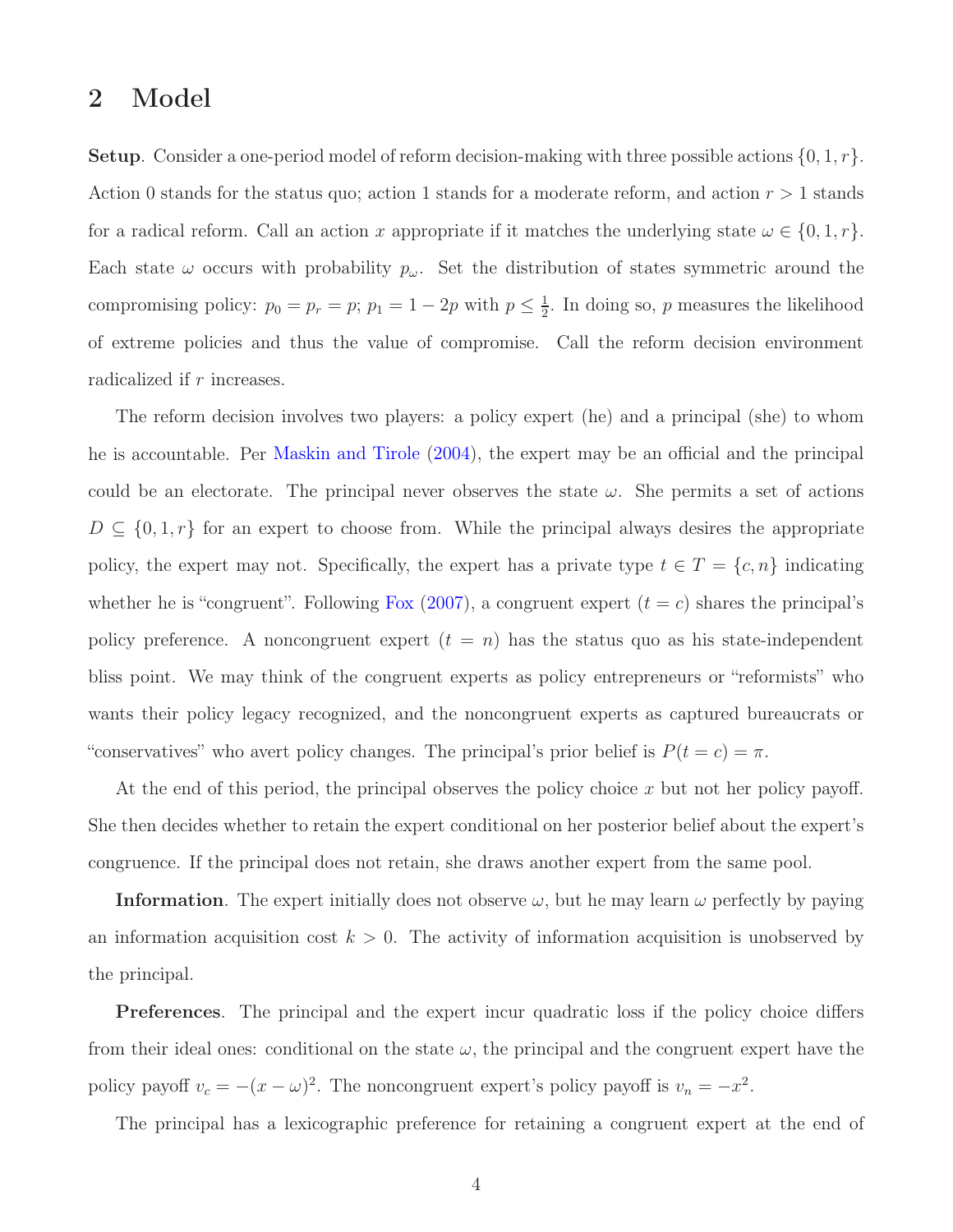this period. This assumption exemplifies the momentum status of reform decision-making in the principal's calculus. Particularly when the reform opportunity is rare, selecting a congruent subordinate often comes second to carrying out the reform well. We relax this assumption in the supplementary materials.

The office rent together with the delegation set is the principal's only instrument to holding this expert accountable. Conditional on retention, the expert earns an office rent  $R$ . We suppose that the principal would retain the expert whenever indifferent. This simplifying assumption reduces the principal's strategy to choosing a subset  $D_R \subseteq D$  within which to trigger retention (subject to sequential rationality). While technical, this restriction is not uncommon in the delegation literature (see also [Armstrong and Vickers](#page-18-1) [\(2010\)](#page-18-1)).

**Sequence of moves**. The game proceeds as follows. Nature draws the state  $\omega$  and the expert's type t first. After that, the principal chooses the delegation set  $D \subseteq \{0, 1, r\}$ . The expert then decides whether to acquire information. If so, he observes  $\omega$ ; otherwise, he remains ignorant. After that, the expert makes the reform decision  $x \in D$ . The principal observes x and decides whether to retain the expert. Finally, all players' payoffs realize and the game ends.

**Assumptions.** We impose three assumptions. First, the office rent  $R$  is moderate. A very large office rent tends to induce the expert to pander to the congruent actions regardless of his private type; a very small office rent does not discipline the expert's behavior. The formal requirement is  $R \in [1, r^2 - 1)$  with  $r > \sqrt{2}$ . Second, the principal and the congruent expert ex ante prefer the moderate reform to the radical reform to the status quo. The moderate reform may prevail because it reduces the policy risk associated with reform decision-making; the radical reform would be better than the status quo whenever it is less risky than the status quo. Together, we require  $\sqrt{2} < r \leq 2$ . Third, to vary the expert's incentive to acquire information across different delegation environments, we assume that the information cost  $k$  is moderate; its exact restriction is specified later.

Solution concept. The solution concept is Perfect Bayesian Equilibrium (PBE). As is common in communication games, this game admits numerous equilibria. We focus on the principal-optimal equilibria that survive the D1 refinement. We henceforth call this sort of PBE an "equilibrium"; the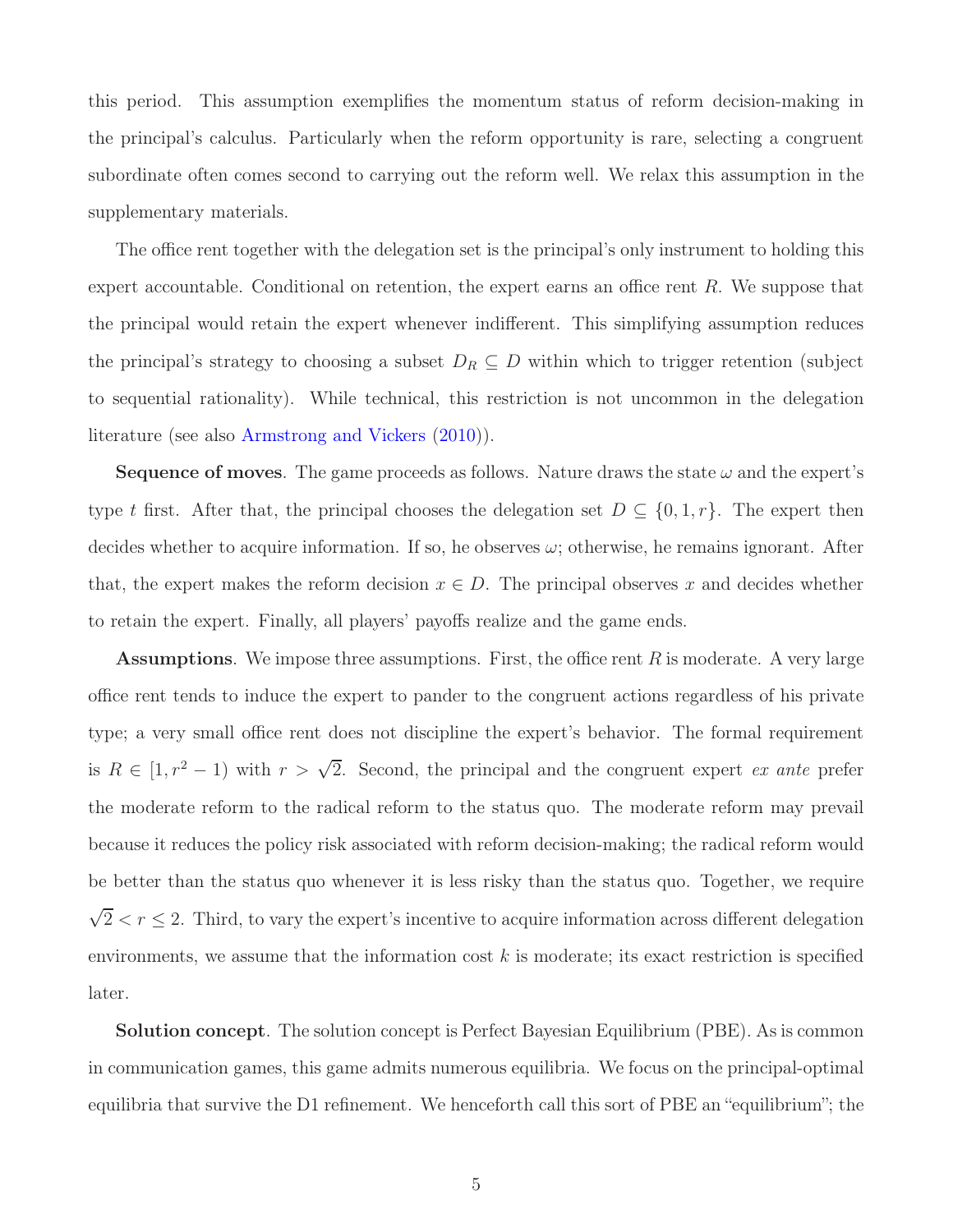exact definition of PBE and refinement is deferred to the Appendix. An equilibrium is informative if at least one type of expert acquires and uses information on the equilibrium path.

## 3 Equilibrium analysis

We solve the game backwards. Given a delegation set, we ask whether the careerist expert would make informed policy choices. We then find the principal's optimal delegation set taking account of whether it motivates the expert's information acquisition.

## 3.1 Preliminary

We address the first puzzle: who might acquire information?

After inspecting the payoff structure, one concludes that the congruent expert is more motivated to acquire information. The rationale is straightforward: putting aside career concerns, the congruent expert always benefits from learning more about the state. By contrast, the noncongruent expert already knows his preference, so the policy value of information is zero. Thus, all equilibria of this game must share a common structure: the congruent expert must acquire information whenever the noncongruent type does so.

In fact, we can sharpen this intuition with the following two lemmas.

#### <span id="page-6-0"></span>**Lemma 1.** In any equilibrium, the noncongruent expert would not acquire information.

Per earlier discussion, we establish this lemma by exclusively focusing on the retention value of information for a noncongruent expert. Note that the (unobserved) activity of information acquisition has nothing to do with the principal's retention decision; she updates positively from a particular action whenever it is more likely to be carried out by the congruent expert. This observation alludes that an uninformed expert can do equally well in retention as an informed expert: he simply computes the informed expert's distribution of actions, and randomizes over these actions with the same probabilities. Consequently, the activity of information acquisition is redundant for the noncongruent expert.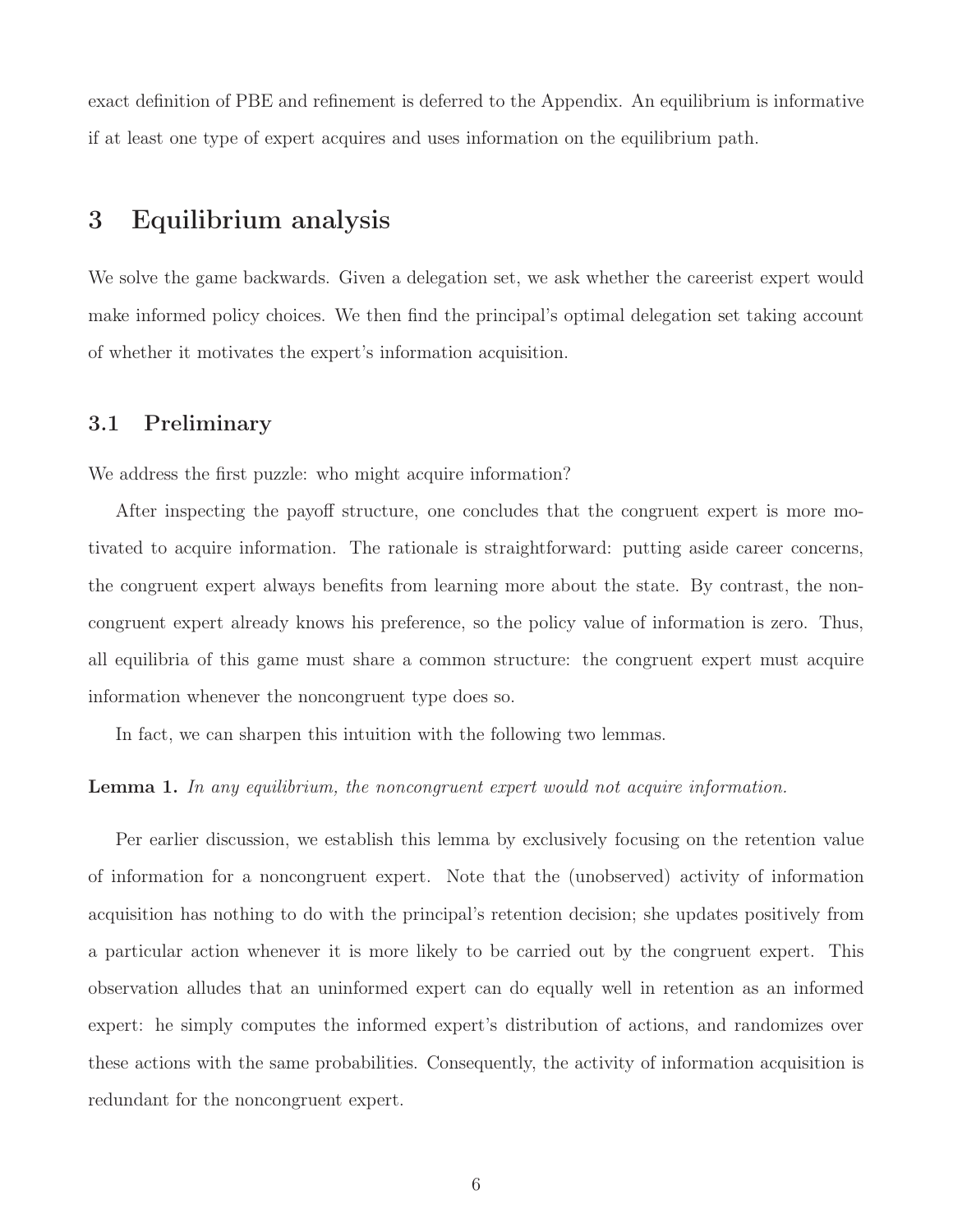<span id="page-7-0"></span>**Lemma 2.** In any informative equilibrium, on path the noncongruent expert will be removed with probability 1; he chooses the lowest action in the delegation set. The principal retains on other actions.

According to this lemma, holding the congruent expert accountable (acquiring information) comes at a price of losing control over a noncongruent one.

The rationale of this lemma concerns the relative frequencies of actions between the informed and uninformed experts. Generically, a noncongruent would not be indifferent between pandering for retention and choosing the ideal policy at the cost of political removal. So towards contradiction let's suppose the noncongruent expert shall be retained on path. He will surely choose the lowest action in  $D_R$  to glean the maximum policy payoff. But the congruent expert would take this action strictly less often – to utilize information, he must also choose other actions on path. From the eye of the principal, the lowest action becomes bad news for congruence, contradicting that it falls inside  $D_R$ .

Lemma [1-](#page-6-0)[2](#page-7-0) establish a sort of inefficiency result for this delegation game with reputation concerns. It identifies the fundamental limitation in the principal's use of delegation to control the expert – even assuming that career concerns are at work, at least one type of the expert would fail to choose the ex post optimal action with strict positive probabilities.

Below, we examine whether and how the principal might cleverly select the delegation set to minimize the loss of control. As a benchmark, we first consider the expert's strategy when the principal offers the "full menu"  $D = \{0, 1, r\}$ . We then turn to two constraining policies. Call the delegation set "no compromise" if  $D = \{0, r\}$ , and "change" if  $D = \{1, r\}$ .

### 3.2 Full menu

In the absence of career concerns, full menu assigns the largest value of information for the congruent expert. But careerist experts are constrained to make informed decisions. For fear of political removal, they shy away from the ex post correct albeit noncongruent actions. Since the value of information has been compromised, both types of the expert may pool at the ex ante popular actions to secure office without acquiring information.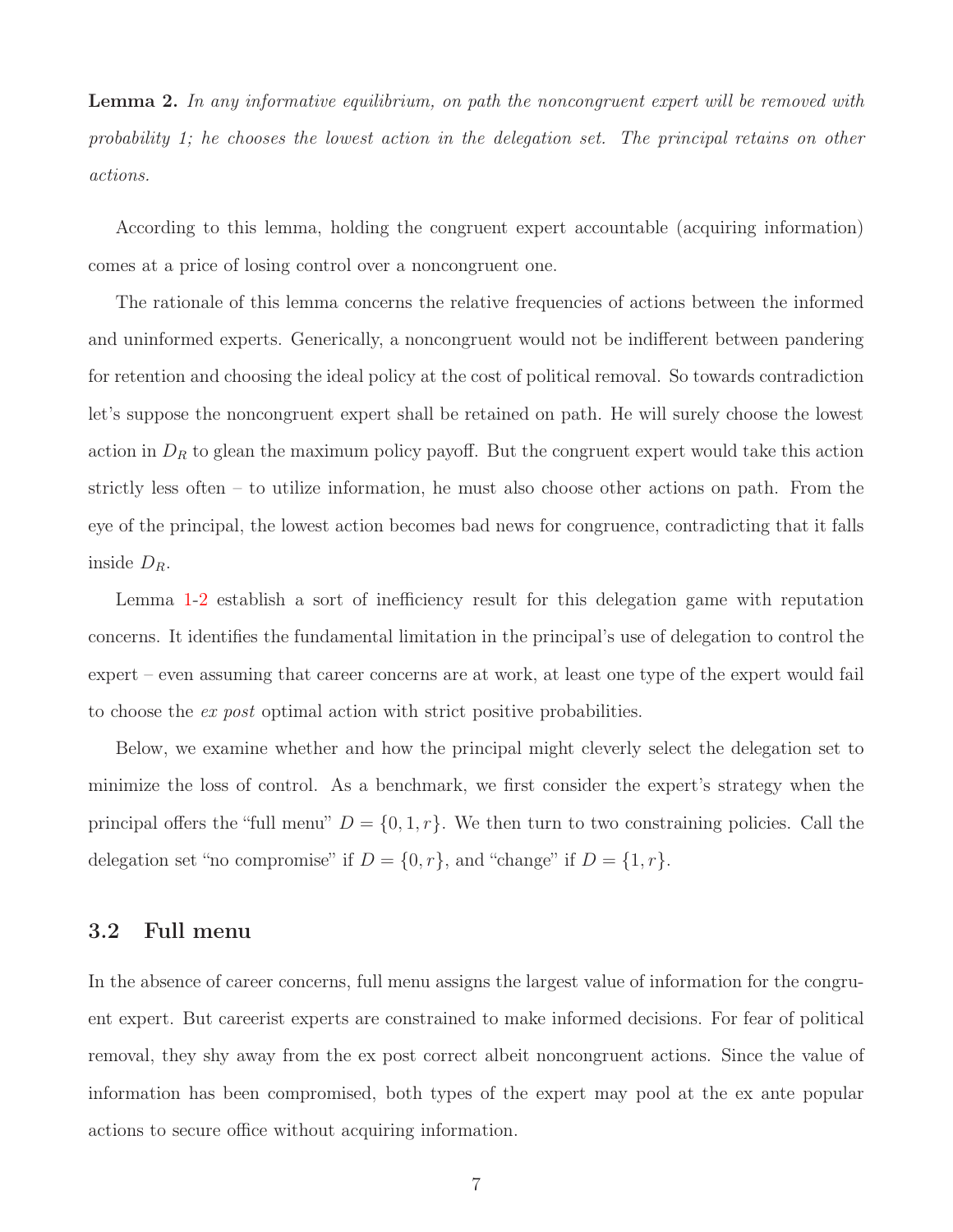Below we aim to establish an equilibrium involving the following strategy: the expert chooses the moderate reform without acquiring information. The principal retains whenever observing a reform, be it moderate or radical.

The noncongruent expert never deviates to acquiring information. His only plausible deviation comes from choosing the status quo at the cost of removal, which under the assumption  $R > 1$ is unprofitable. The congruent expert's only deviation comes from acquiring information, and deviating to the radical reform when the state calls for it. This deviation is not profitable if  $k > p(r-1)^2$ , where the RHS stands for the value of information.

Next we rule out any equilibrium with information acquisition. By Lemma [1](#page-6-0)[-2,](#page-7-0) in any informative equilibrium the noncongruent expert must choose the status quo and shall be removed at the end of this period. But he can profitably deviate by choosing the moderate reform and securing office. Hence,

<span id="page-8-0"></span>**Proposition 1.** Under the full menu and assuming  $k > p(1 - r)^2$ , there is a pooling equilibrium surviving the divinity refinement. In this equilibrium, both types of expert pool on the ex ante popular action "moderate reform". The principal always retains the expert.

Summary. Career concerns do two jobs. On the one hand, it reduces the value of information for a congruent expert, thus rendering the political compromise "moderate reform" focal in the policy-making. On the other hand, they discipline the noncongruent expert by forcing him to pander to the ex ante congruent action. The value of delegation is zero – the principal may achieve the same outcome by choosing the moderate reform herself.

## 3.3 Constraining to motivate

The rationale for constraining the delegation set must come from motivating information acquisition; otherwise, there is nothing that the principal can improve from an ex ante optimal policy choice. Below we examine the possibility of an informative equilibrium. Indeed, whenever the expert plays an informative strategy within the constrained delegation set, he must prepare for political removal when the state calls for the relatively noncongruent action. This strategy is rational only if the policy stakes overwhelm career concerns, which is plausible when the alternative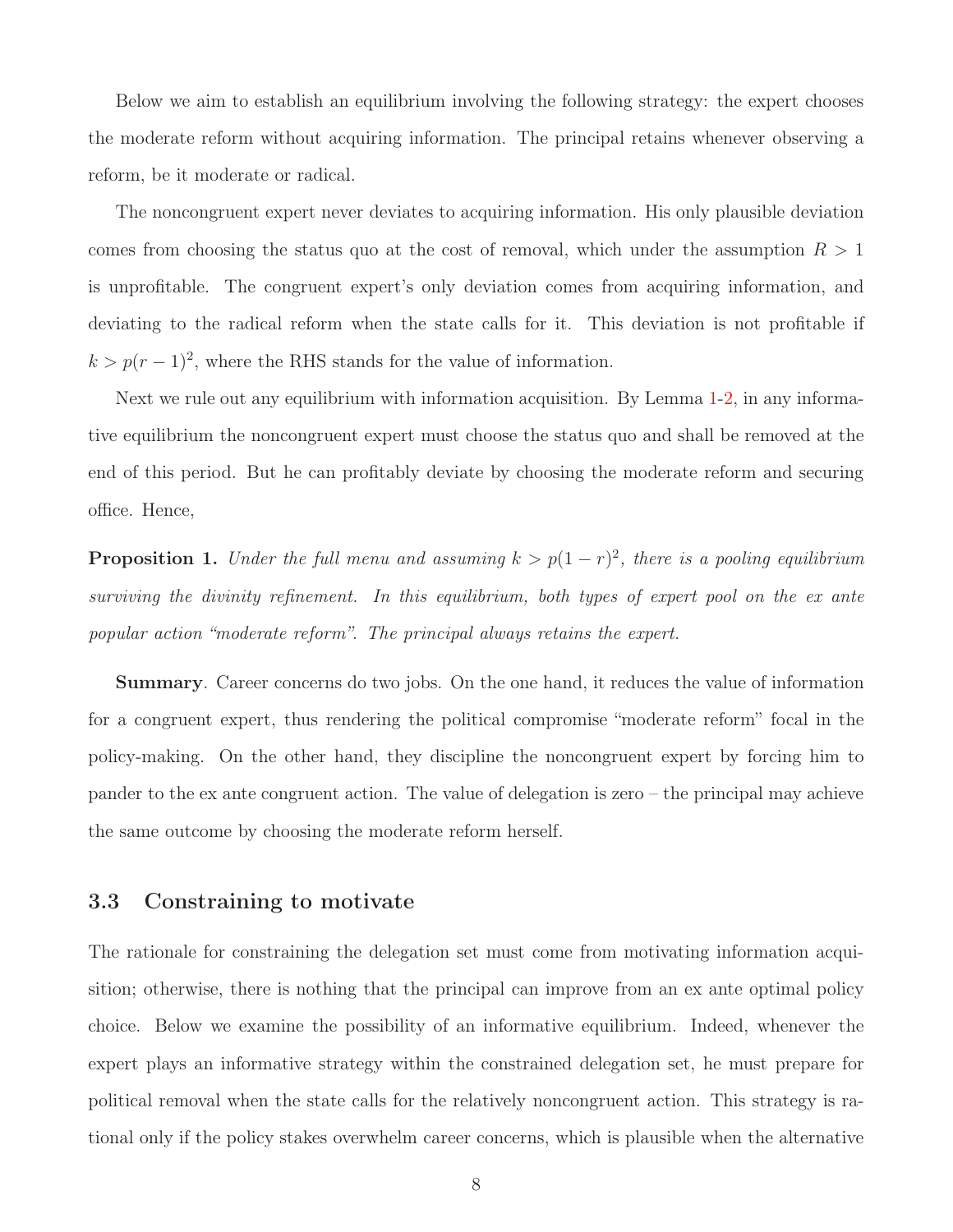policy is really bad.

#### No compromise.

Suppose the principal bans the ex ante popular action "moderate reform". Two effects follow. According to the well-known results [\(Szalay](#page-19-4) [\(2005\)](#page-19-4), [Ball and Gao](#page-18-0) [\(2021\)](#page-18-0)), banning the moderate reform encourages the expert to acquire information because the remaining policies are extreme and risky. The more refreshing effect has to do with the disciplinary power of career concerns: banning the moderate reform makes it costlier for the expert to pander to the congruent actions.

With the help of Lemma [1](#page-6-0) and [2,](#page-7-0) we conjecture an equilibrium of the following form: the congruent expert acquires information and acts appropriately unless the state calls for a moderate reform; the noncongruent always chooses the status quo. The principal retains upon observing the radical reform and replaces otherwise.

To see why this might constitute an equilibrium, note first that the noncongruent expert and the congruent expert observing the state  $\omega = 0$  have a dominant strategy to stay with the status quo. The congruent expert having observing the state  $r$  has no reason to deviate. Since the noncongruent expert chooses the status quo more often, it must lead to political removal.

Suppose the congruent expert deviates by not acquiring information. He will choose the radical reform not only because it is politically safe, but also because this is his optimal policy left on the table. An informed congruent expert chooses the radical reform upon observing  $\omega = 1$  because  $R > r(r-2)$ . Then this deviation cannot be profitable if

$$
-pr^{2} - (1 - 2p)(r - 1)^{2} + R \leq -k - (1 - 2p)(r - 1)^{2} + (1 - p)R
$$

The condition simplifies to  $k \leq p(r^2 - R)$ . Here  $p(r^2 - R)$  is the value of information, which is relevant when the state calls for the status quo. If the expected policy gain net of career concerns compensates for the information cost, the congruent expert would not deviate.

<span id="page-9-0"></span>**Proposition 2.** Under no compromise and assuming  $k \leq p(r^2 - R)$ , there is an informative equilibrium. In this equilibrium, the noncongruent expert chooses the status quo without acquiring information. The congruent expert acquires information. He chooses the appropriate action unless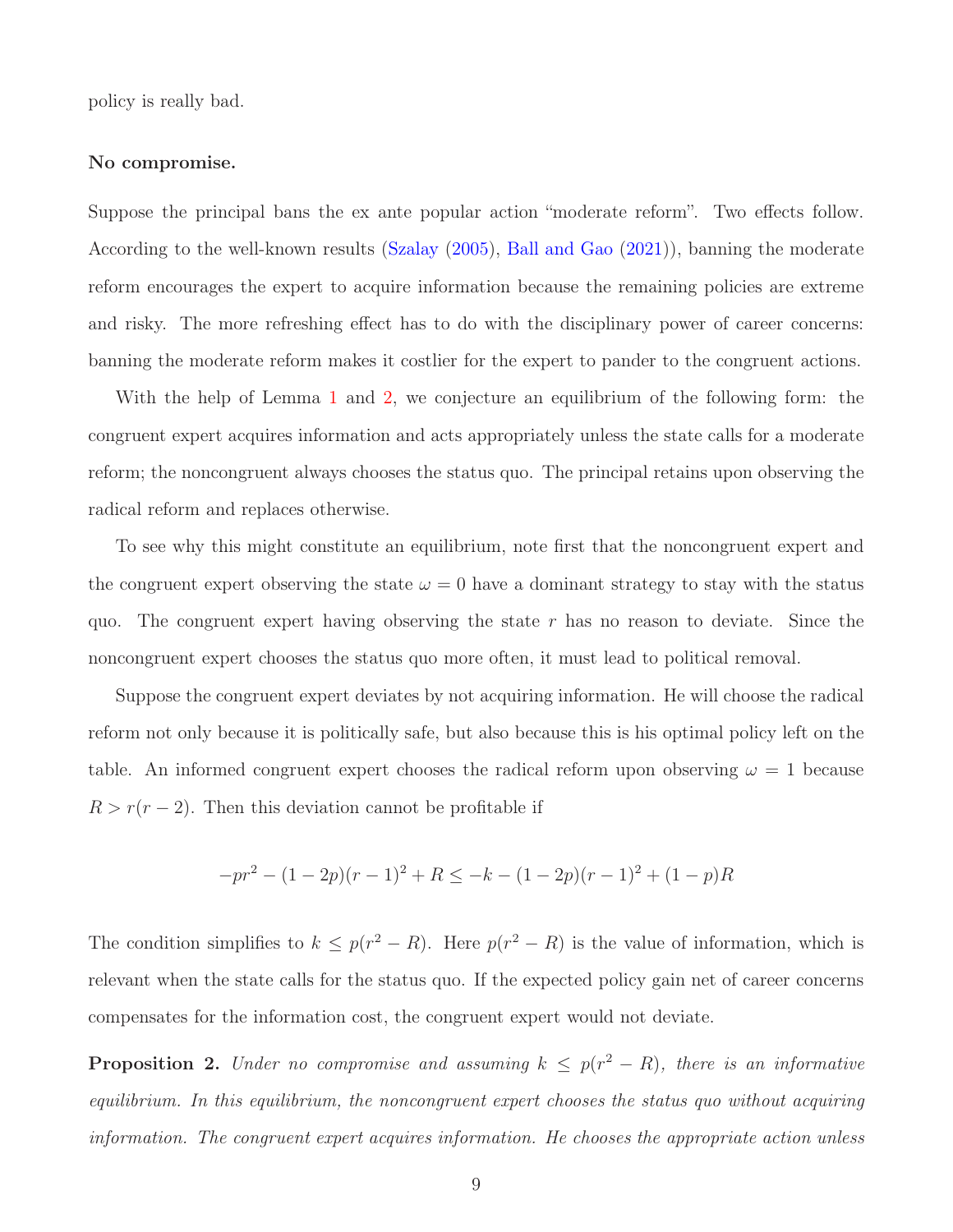the state calls for the moderate reform, in which case he chooses the radical reform. The principal retains upon observing the radical reform and replaces otherwise.

Summary. Banning the compromising action tilts the expert's pandering incentive. For experts whose ideal policy is the status quo, acting congruently to secure office costs  $r^2$ ; it is 1 under full menu. This means that career concerns lose its disciplinary power over the expert. It nonetheless may benefit the principal, though. The congruent experts are encouraged to act informatively except when the state calling for the banned action. Hence, the principal may prefer the "no compromise" delegation set over the full menu, as long as 1) there are plentiful congruent expert and 2) the moderate state does not happen often.

#### Change.

Suppose the principal bans the status quo and pushes for a political reform even it might be ex post inappropriate. At first glance, this delegation strategy is unlikely to benefit the principal. It simply rules out an action that the expert would never take for fear of political removal. If no expert acquires information under full menu, they will continue to do so under the status quo ban.

But principal can make a difference by promising to retain only upon observing the radical reform. Similar as the no compromising delegation strategy, banning the status quo also tilts the expert's cost of pandering. To illustrate, let's anchor the expert's action to the moderate reform and suppose that any deviation bears career concerns. Under full menu, the cheapest policy deviation is the status quo, which cost 1. Under change, the only deviation is the radical reform, which cost  $r^2 - 1$ . As long as  $r > \sqrt{2}$ , the cost of pandering no longer stays the same.

The existence of an informative equilibrium depends on whether the principal's promise to replace upon observing the moderate reform is credible. Indeed, Lemma [1](#page-6-0)[-2](#page-7-0) guarantee it. In any informative equilibrium, the noncongruent expert must initiate the moderate reform strictly more often than the informed congruent expert. This suggests that the moderate (radical) reform is bad (good) news for retention.

Below we aim to construct an equilibrium of the following form: the congruent expert acquires information and chooses the appropriate action unless the state calls for the status quo, in which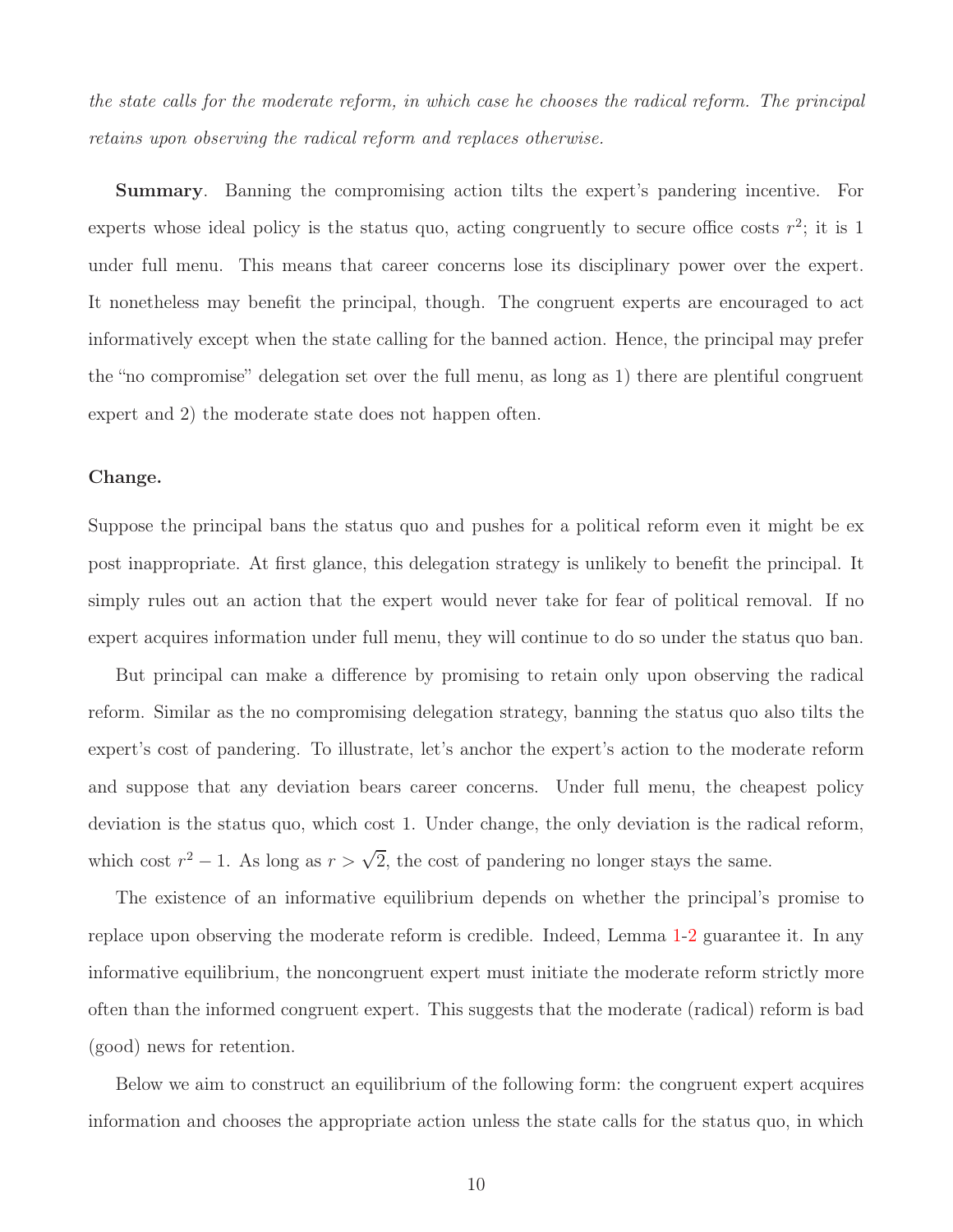case he chooses the moderate reform. The noncongruent expert does not acquire information and choose the moderate reform. The principal retains upon observing the radical reform and removes upon observing the moderate reform.

The noncongruent has no incentive to deviate from this strategy. Once the congruent expert has acquired information, he shall choose the appropriate actions whenever  $R \leq r^2 - 1$ . The remaining deviation possibility concerns the congruent expert refraining from acquiring information and choosing the moderate or radical reform. The former strategy brings him a payoff of  $-p_0-p_r(r-1)^2$ ; the latter brings  $R - p_0 r^2 - p_1 (r - 1)^2$ . This deviation is unprofitable if the expected payoff of acquiring information is higher. The necessary and sufficient condition is

$$
-k - p_0 + p_r R \ge \max\{-p_0 - p_r(r-1)^2, R - p_0r^2 - p_1(r-1)^2\}
$$

It simplifies to  $k \leq \underline{k} := \min\{p(R + (r-1)^2), p[(r^2-1) - R] + (1-2p)[(r-1)^2 - R]\}.$ 

<span id="page-11-0"></span>Proposition 3. Under the change assumption, there is an informative equilibrium provided that  $k \leq \underline{k}$ . In this equilibrium, the noncongruent expert chooses the moderate reform without acquiring information. The congruent expert acquires information. He acts appropriately unless the state calls for the status quo, in which case he chooses the moderate reform. The principal retains upon observing the radical reform and replaces otherwise.

Summary. Banning the status quo also encourages information acquisition by reducing the expert's accountability. It has another layer of benefit to the principal by disciplining the action of a noncongruent expert. In other words, banning the status quo aligns the ex ante preferences between the principal and the expert. This means that regardless of whether the parameter values supporting an informative equilibrium exists, the principal cannot do worse than the full menu case.

## 4 Mechanism Design

[Maskin and Tirole](#page-19-0) [\(2004](#page-19-0)) recognize that accountability might create perverse incentives for policymaking. One remedy is making the careerist expert unaccountable to their actions. In our model,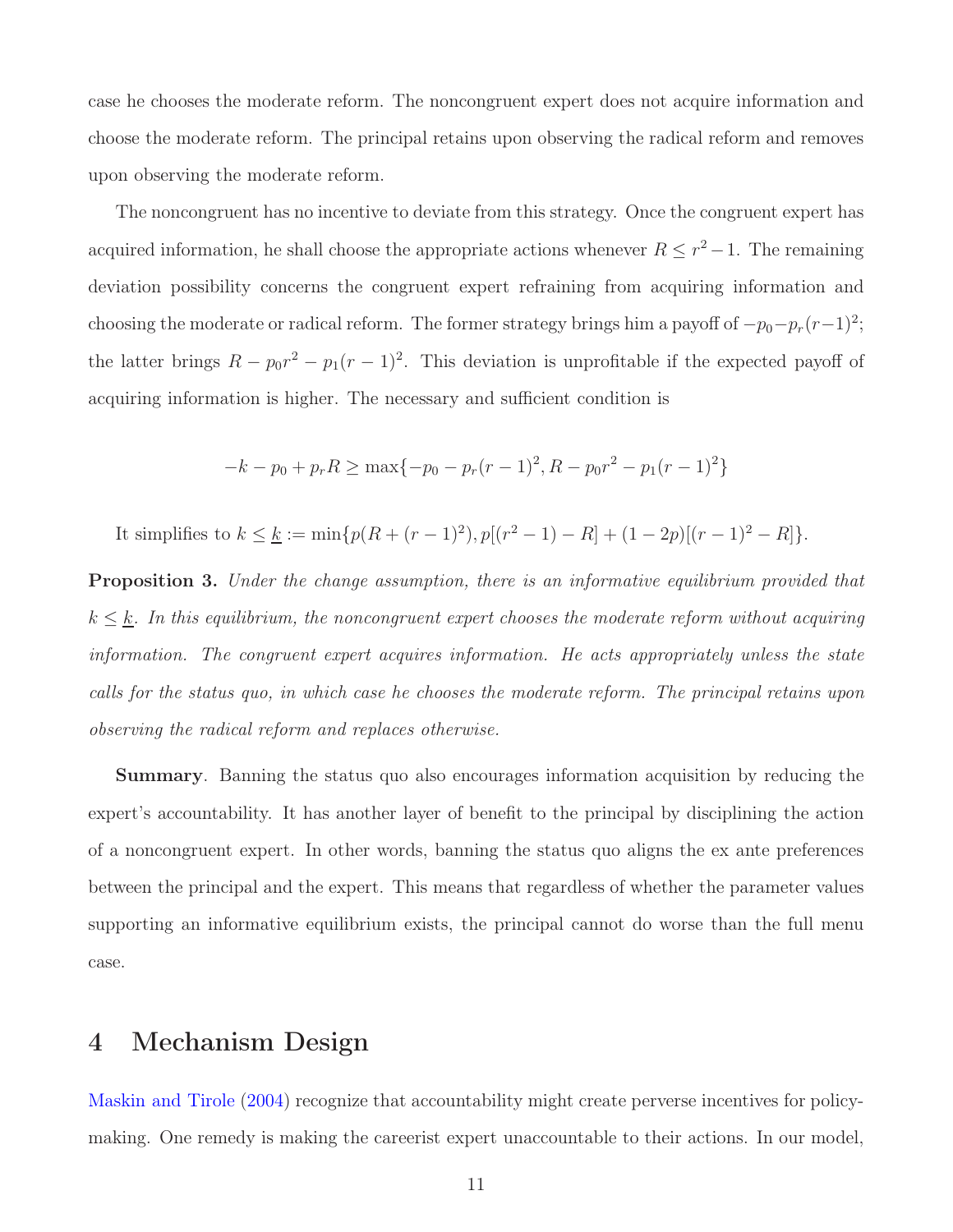constraining the delegation set would do this job by raising the cost of pandering. The principal may benefit from this if the policy gain from the better-motivated congruent expert dominates the loss of control over the noncongruent expert. Below we compute the principal's expected payoff under three delegation strategies.

### 4.1 Comparison of delegation strategies.

Full menu. Under full menu, the principal's payoff is the expected loss from choosing the moderate reform.

$$
V^F = -p - p(r - 1)^2
$$

No compromise. Under no compromise, the principal's incurs a loss from losing control over a noncongruent expert who stays with the status quo no matter what. If she meets a congruent expert who would acquire information on path, she incurs a policy loss only when the state calls for a moderate reform but the expert goes radical. Her payoff is

$$
V^{B} = \pi [-(1-2p)(r-1)^{2})] + (1 - \pi) [(-(1-2p) - pr^{2})]
$$

Change. Under Change, there are two cases. If the expert is still accountable, the principal would obtain the same payoff from an uninformed equilibrium as if she offers full menu. If banning the status quo makes the expert unaccountable, the principal improves her payoff because she avoids the loss when the state calls for a radical reform. Her expected payoff is

$$
V^C = -p - (1 - \pi)p(r - 1)^2.
$$

Here p is the loss that she must incur when the status quo is called but banned.  $(1-\pi)p(r-1)^2$ is the loss from an unaccountable noncongruent expert.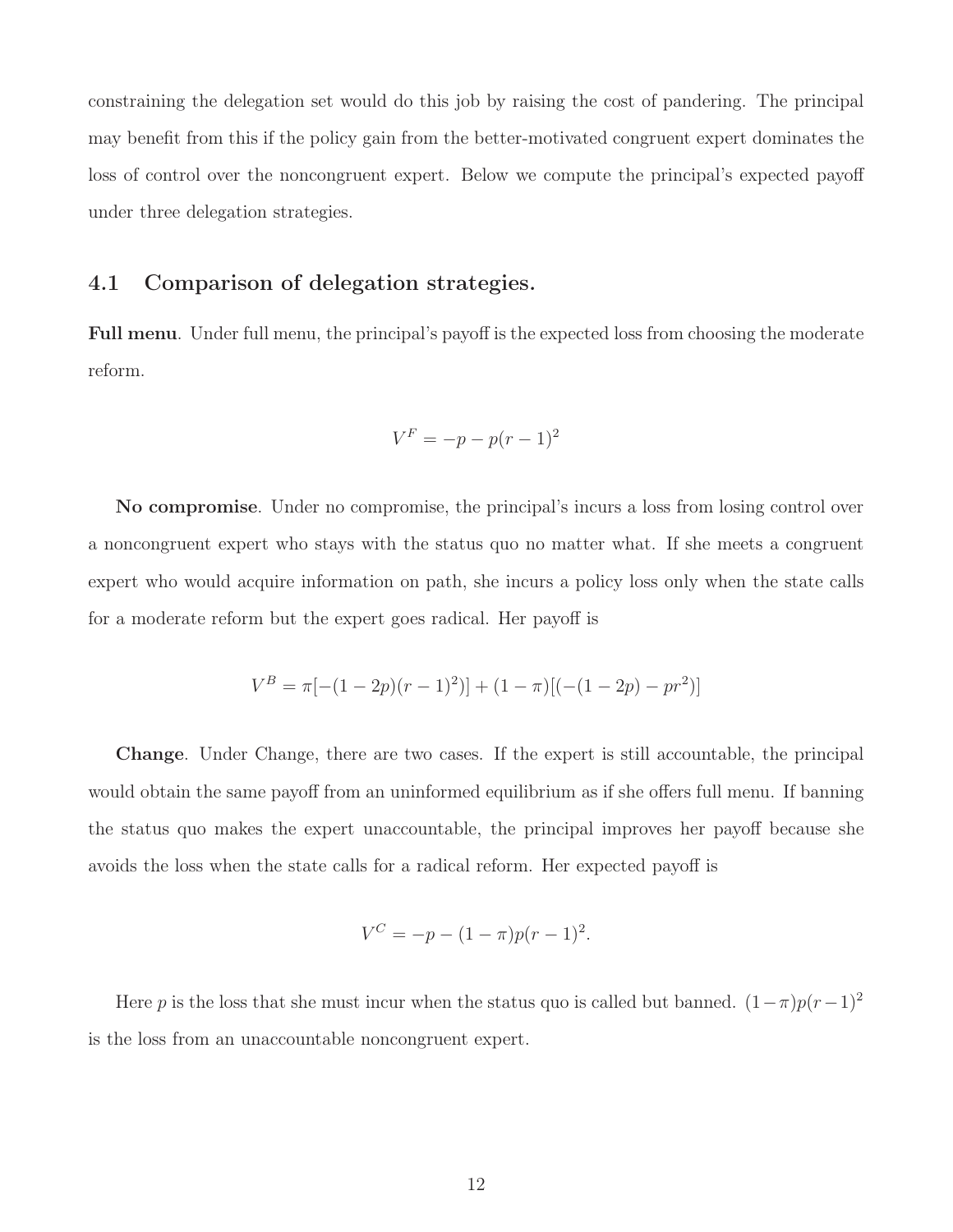## 4.2 Optimal delegation

Let us consider the optimal delegation strategy from the principal's perspective. We have to caution that the parameter restrictions supporting the equilibrium behaviors under each delegation strategy might not be compatible. Were this true, the principal no longer faces a "design" problem; she will simply choose the only feasible delegation strategy permitted by the parameters.

The lemma below establishes that the principal's delegation problem is real. Fix  $(p, \pi)$  and denote set of parameters  $(r, R, k)$  supporting equilibrium behaviors described above as  $\Omega$ .

#### <span id="page-13-0"></span>**Lemma 3.**  $\Omega$  is nonempty.

We now turn to the principal's optimal delegation. A crucial observation is that, the principaloptimal delegation must be one of the cases aforementioned. Banning more than one action cannot be optimal– in doing so, the principal allows for uninformed actions only; she can do no worse by offering the full menu. Banning the radical reform cannot be optimal – it does not affect the expert's pandering incentive because the policy cost of the cheapest deviation stays the same.

<span id="page-13-1"></span>Proposition 4. The principal always benefits from banning the status quo relative to the full menu. For parameters within  $\Omega$ , the principal's optimal delegation strategy is banning the compromising policy iff 1) the expert is more likely to be congruent; 2) the extreme policies are more likely; 3) the reform decision becomes less radical.

Below is the intuition. When there are more congruent experts in the pool, the loss of control from delegation become less problematic. When the extreme policies are more likely, failing to implement the compromising policy does less harm than failing to implement the (more likely) status quo. The principal suffers more if the noncongruent expert implements the status quo relative to the moderate reform when the state calls for the radical reform.

## 5 Conclusion

In this paper, we study the endogenous information acquisition problem during delegated reform decision-making. Building on the insights from delegation and information economics, we identify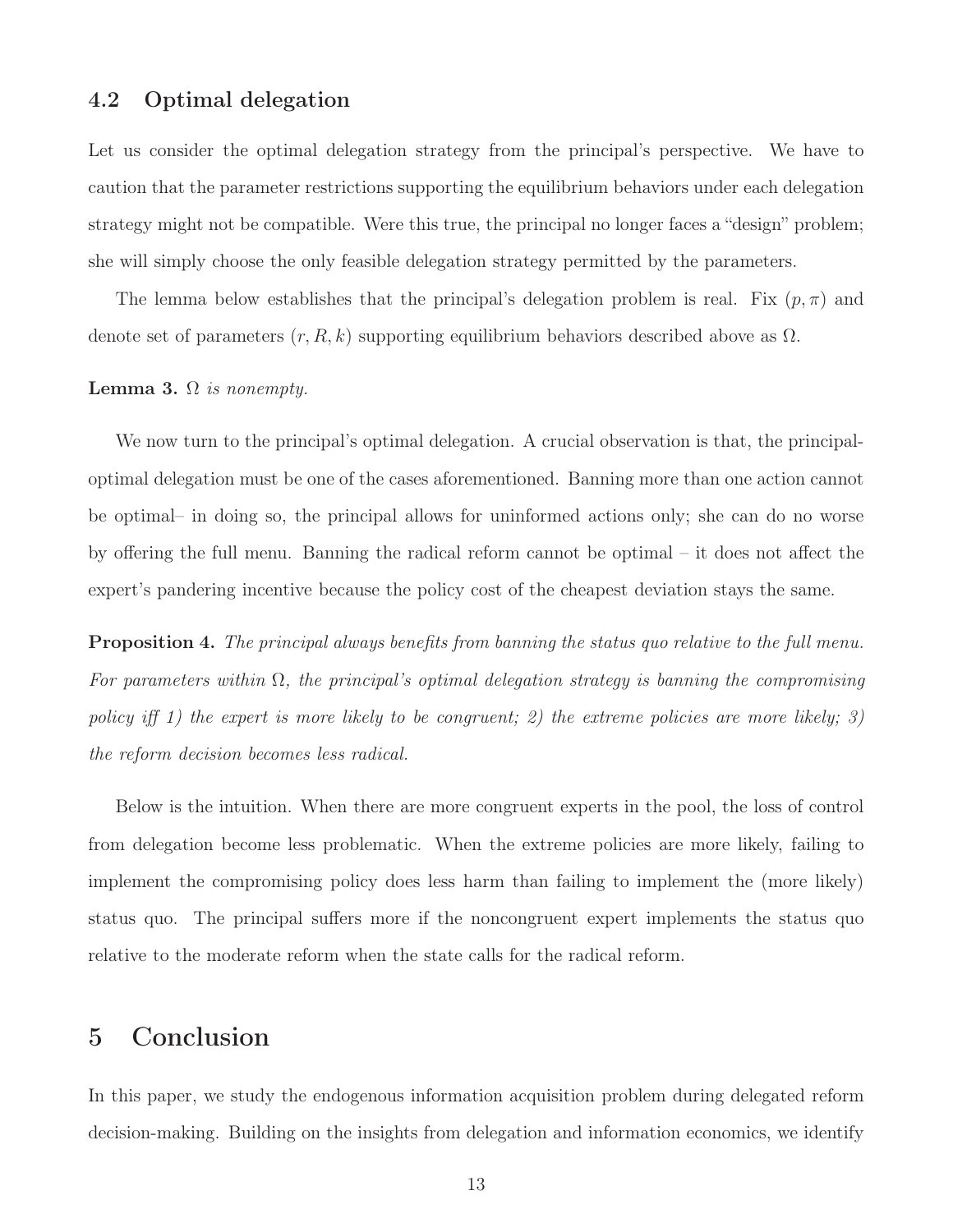constraining the delegation as a viable means to motivate an agent to collect information. Per [Maskin and Tirole](#page-19-0) [\(2004\)](#page-19-0), this strategy might achieve its goal only if it cures the agent's distorted policy-making incentive by career concerns. To this end, the optimal constraining strategy does not have to be excluding the compromising policies (as [Szalay](#page-19-4) [\(2005](#page-19-4)) and [Ball and Gao](#page-18-0) [\(2021](#page-18-0)) suggest). Excluding the ex ante noncongruent action might help even more, because it also disciplines the policy-making of a misaligned agent.

## Appendix

### Solution concept and refinement

Fix some delegation set D with its typical action being d. Let  $\tau \in \{0,1\}$  indicate whether the expert has acquired information ( $\tau = 1$ ) or not ( $\tau = 0$ ). Then an expert's information acquisition strategy is a function of his type  $t \in \{c, n\}$ . Denote it as  $\tau_t$ . An uninformed expert's strategy is a distribution over the actions permitted in the delegation set  $D$  conditional on his type  $t$ . Each action d is chosen with probability  $q_d(t)$ . An informed expert's strategy maps from type and signals to a distribution over the actions permitted in the delegation set  $D$ . Conditional on the signal realization  $\omega$ , each action d is chosen with probability  $p_d(\omega, t)$ .

Now we specify the principal's belief by the Bayes rule whenever possible. Along the path, suppose she observes the action d. This action is taken by a type-t expert with probability  $A_d(t) :=$  $\tau_t q_d(t) + (1 - \tau_t) \sum_{\omega} p_{\omega} p_d(\omega, t)$ . Hence, the posterior belief that the expert is congruent upon the action d is

$$
\mu_d := P(t = c | x = d) = \frac{\pi A_d(c)}{\pi A_d(c) + (1 - \pi)A_d(n)}
$$

The principal's strategy maps from the posterior belief  $\mu_d$  to a binary decision "retention" ( $y = 1$ ) or "removal"  $(y = 0)$ . An action d is good (bad) news for retention if  $\mu_d \ge \pi$  ( $\mu_d < \pi$ ).

Now we define a Perfect Bayesian Equilibrium. It is characterized by measurable  $\tau_t$ ,  $q_d(t)$ ,  $p_d(\omega, t)$ , and  $y(\mu_d)$ , such that: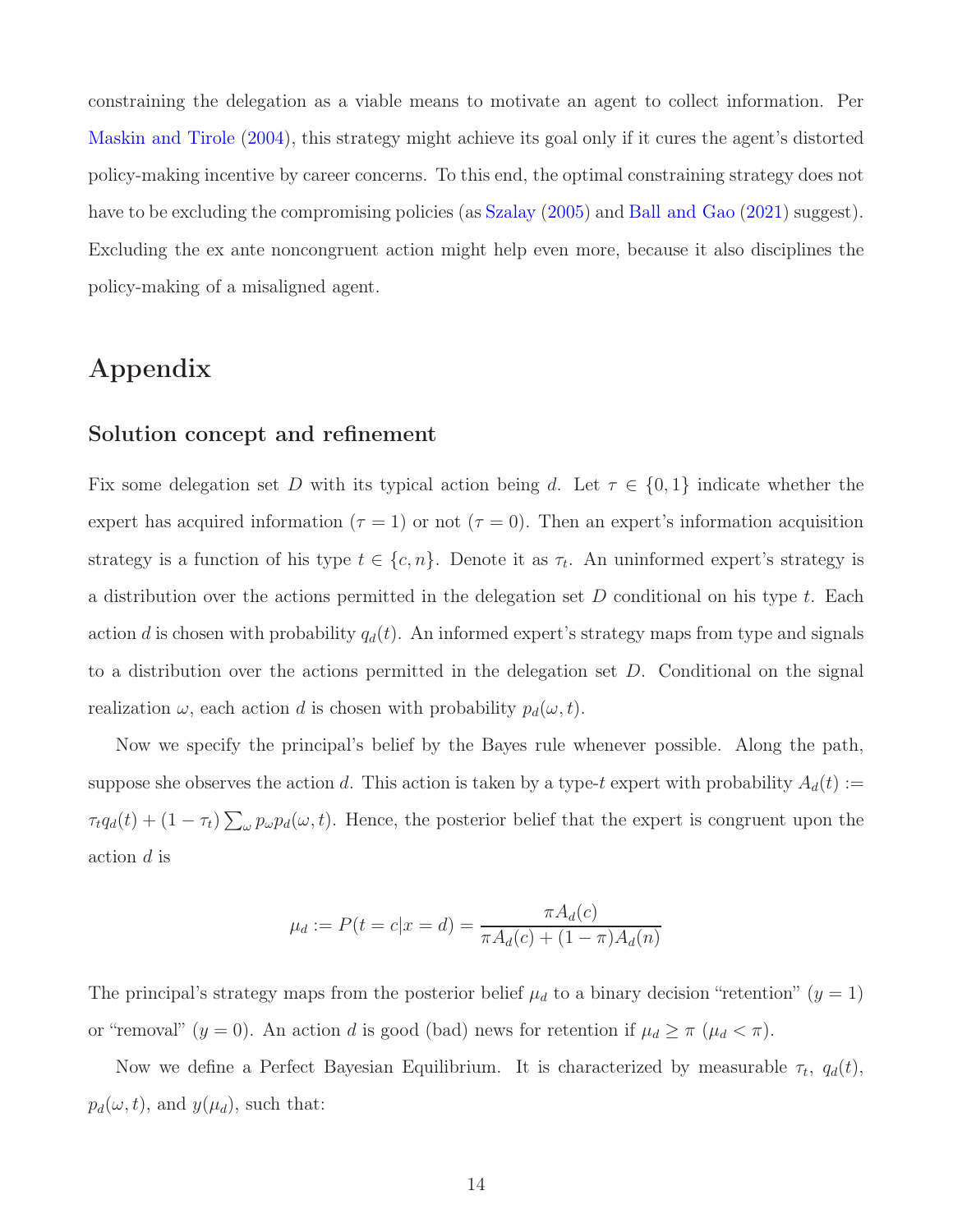1. If  $d \in D$  is in the support of  $A_d$ , where  $A_d := \pi A_d(c) + (1 - \pi)A_d(n)$ , then

$$
d \in \arg\max_{x \in D} \sum_{\omega} p_{\omega} v_t(x, \omega) + R y(\mu_d)
$$

if  $\tau_t = 0$ , and

$$
d \in \arg\max_{x \in D} v_t(x, \omega) + Ry(\mu_d)
$$

if  $\tau_t = 1$ .

- 2.  $y(\mu_d) = 1\{\mu_d \geq \pi\};$
- 3. Let  $V_t(0) := \max_{x \in D} \sum_{\omega} p_{\omega} v_t(x, \omega) + R y(\mu_d)$  and  $V_t(1) := \sum_{\omega} p_{\omega} \max_{x \in D} v_t(x, \omega) + R y(\mu_d)$ be a type-t expert's expected continuation payoff after the information acquisition decision. Then  $\tau_t = 1 \Leftrightarrow k \leq V_t(1) - V_t(0)$ .
- 4. The belief  $\mu_d$  is pinned down by the Bayes rule whenever possible.

The divinity refinement proposed by [Banks and Sobel](#page-18-2) [\(1987\)](#page-18-2) places additional restrictions on the principal's off-path belief. We follow the treatment of [Fudenberg and Tirole](#page-19-11) [\(1991\)](#page-19-11). Suppose an action d' is off-path. Let  $P(\mu_{d'}, T, t) := E[y(\mu_{d'}), T, t]$  be the principal's mixed strategy best reply to  $d'$  (retention probability) with beliefs concentrated on  $T$  that makes type t strictly prefers d' to his equilibrium strategy. If  $P(\mu_{d'}, T, c) > P(\mu_{d'}, T, n)$ , then d' is more likely to be carried out by a noncongruent expert because the congruent one needs more retention compensation to benefit from this action. A sufficient condition is that the congruent expert's policy gain from deviating to d' must be smaller than the noncongruent expert. In this case, the divinity refinement assigns probability 1 that the action  $d'$  comes from the noncongruent agent.

We will use this refinement in the equilibrium construction.

### Proof of Lemma [1](#page-6-0)

*Proof.* Fix some delegation set D with its typical action being d. An informed strategy maps each state  $\omega$  into the probability distribution over actions, with each action d played with prob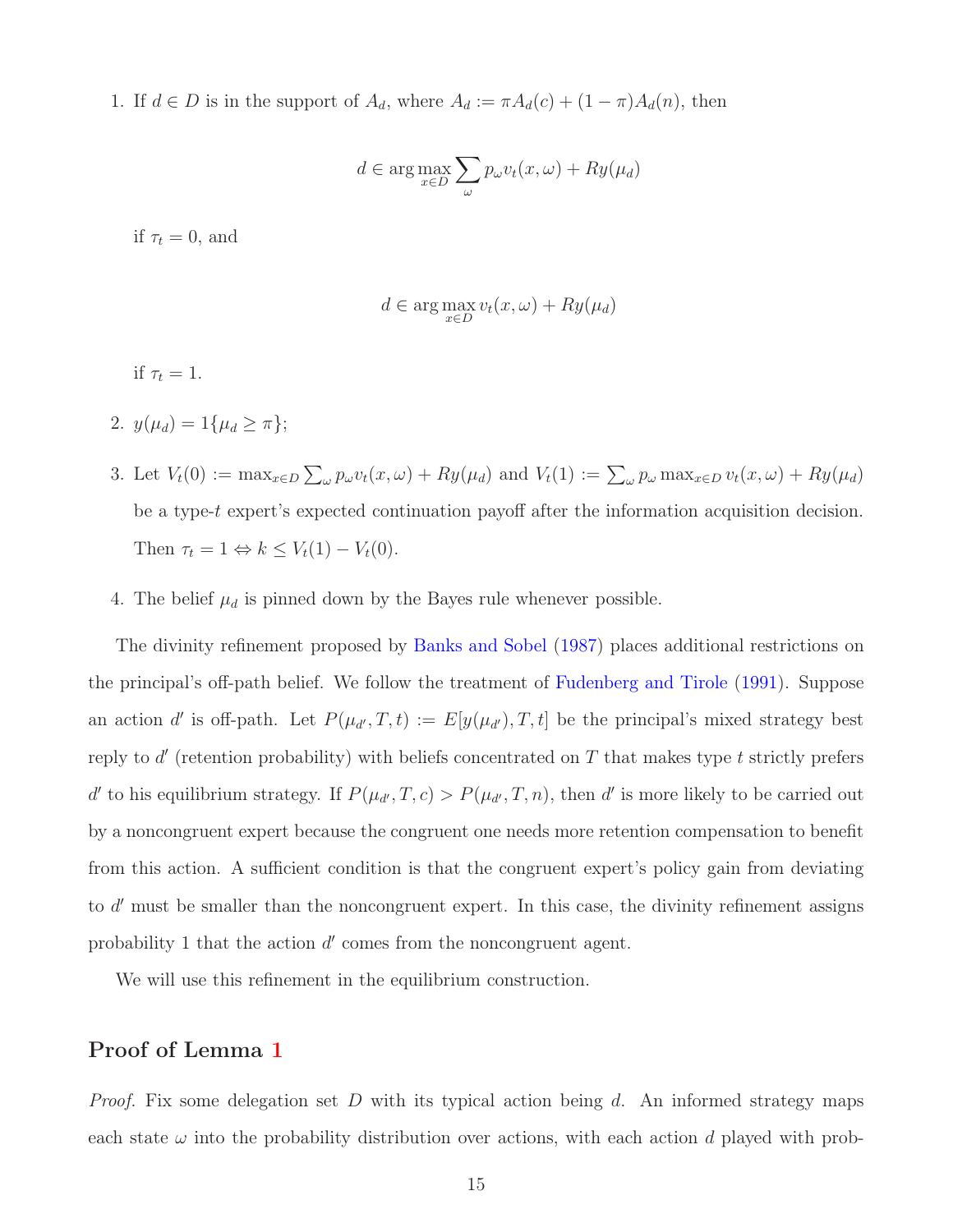ability  $p_d(\omega)$ . Consider an uninformed strategy with each action d being played with probability  $\sum_{\omega} p_{\omega} p_d(\omega)$ . This strategy achieves the same expected policy payoff for the noncongruent agent as the informed one. Since the principal does not observe  $\omega$  before retention, these two strategies induce the same posterior beliefs  $\mu_d$ . Hence, the noncongruent agent never acquires information.  $\Box$ 

## Proof of Lemma [2](#page-7-0)

*Proof.* Now that the congruent expert has acquired information at a positive cost  $k > 0$ , he must play an informative strategy on path; otherwise, sequential rationality is violated. Let W be the set of all actions that the informed congruent expert may play with positive probabilities. Since he does not play uninformative strategy,  $|W| \geq 2$ . Recall  $D_R$  as the set of actions that the principal would retain upon seeing. Since the principal retains whenever indifferent,  $D_R \neq \emptyset$ .

Now we aim to establish a contradiction. The noncongruent expert must choose  $\min D_R$  with probability 1, because doing so would secure him the office and bring the best policy payoff. But the congruent cannot play min  $D_R$  with probability 1 because  $|W| \geq 2$ . This renders min  $D_R$  bad news for retention. Contradiction.  $\Box$ 

## Proof of Proposition [1](#page-8-0)

Proof. We show that these strategies indeed constitute part of an equilibrium with the following beliefs: the principal believes that the expert is congruent with probability  $\pi$  on path. Off the path, she believes that the expert is congruent with probability 1 upon observing  $x = r$  and 0 upon observing  $x = q$ .

To see why the divinity condition assigns such a belief, consider who benefits more from a deviation to the status quo in terms of policy. The policy gain to a noncongruent expert is 1 following this deviation; it is strictly less than 1 to a congruent expert, either because he is uninformed or because he needs to acquire a cost. Per the discussion of equilibrium refinement, the principal believes that the expert is noncongruent (congruent) whenever observing an action lower (noncongruent) than the moderate reform.

Reiterating this criterion, we can verify that the moderate reform is the only possibility for a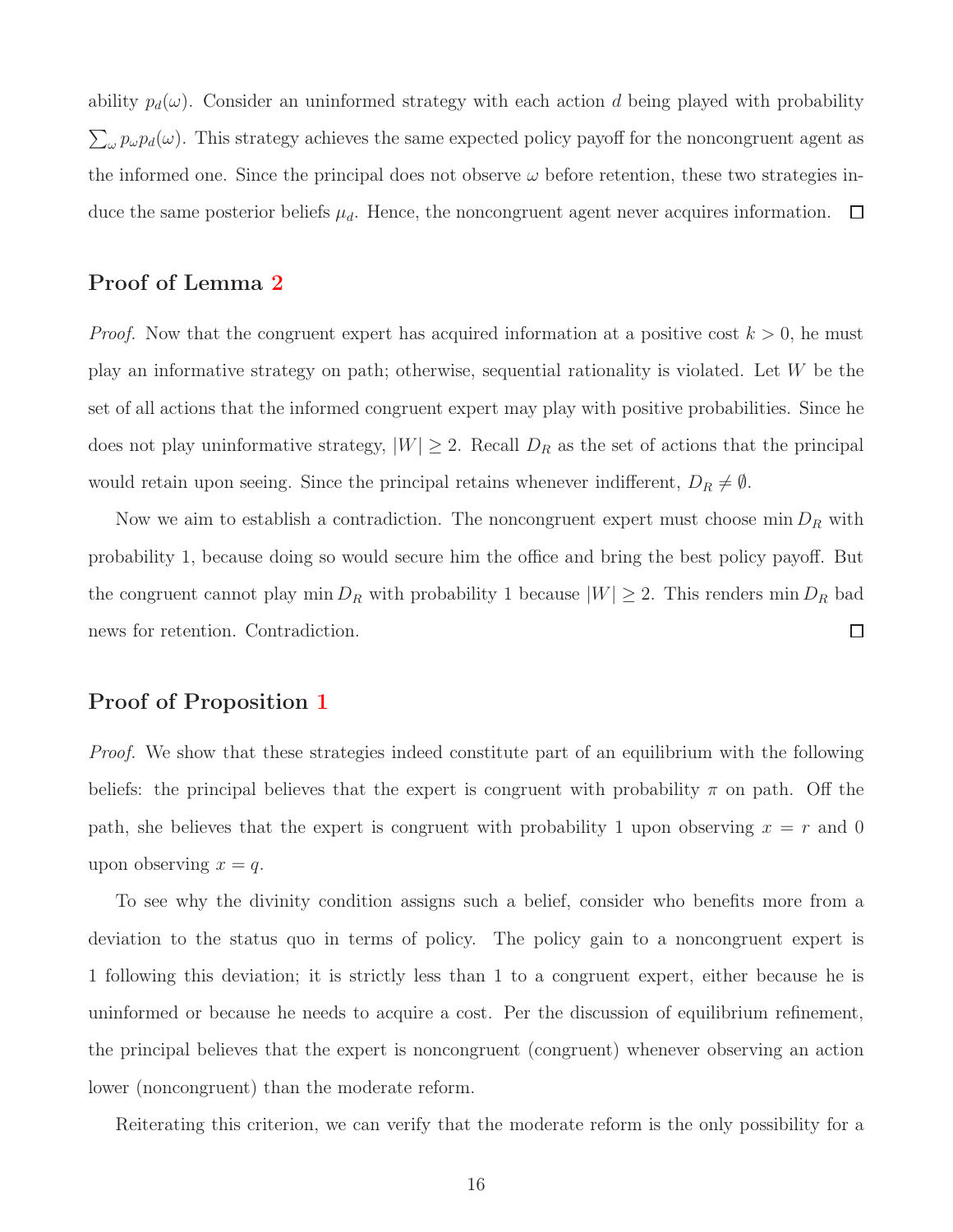pooling equilibrium. An uninformed expert has no profitable deviation. The condition to rule out a congruent expert's deviation to acquire information is  $k \geq p_r(r-1)^2$ .

There does not exist a separating equilibrium without information acquisition. Suppose there is one. In this equilibrium the noncongruent expert must be removed with probability 1 so he will choose the status quo. This means that the principal cannot retain upon observing  $x = 1$ , for otherwise the noncongruent would have deviated. Hence, the congruent expert must have chosen the radical reform. But then by the divinity criterion the principal's off-path believe upon  $\Box$ observing the action  $x = 1$  is congruent, contradiction.

### 5.1 Proof of Proposition [2](#page-9-0)

*Proof.* We first show that these strategies indeed constitute part of a separating equilibrium. An informed congruent expert receives a payoff  $-1$  by choosing the status quo; he receives  $R-(r-1)^2$ by choosing the radical reform. Hence, the cutoff value for the office rent R is  $r(r-2)$ . Conditional on their information acquisition decisions, no experts would deviate to other policies from the equilibrium strategies. Furthermore, under the assumption  $k \leq p_0(r^2 - R)$ , the congruent expert cannot deviate by not acquiring information and act uninformatively.

Next we rule out other equilibrium possibilities. Since the noncongruent agent must choose the status quo, there cannot be a pooling equilibrium because the congruent agent strictly prefers the radical reform –it induces a better policy outcome while securing offices. There cannot be a separating equilibrium in which the congruent expert does not acquire information and chooses the radical reform. For reasons in the main text, the value of information outweighs the information  $\Box$ cost.

## Proof of Proposition [3](#page-11-0)

*Proof.* We remark first that the equilibrium is not unique under the divinity refinement. Under the assumption that  $k \leq \underline{k}$ , information acquisition is valuable. Since  $R \leq r^2 - 1$ , the congruent agent observing the state 0 will choose the moderate reform– he has a payoff of −1 by initiating a moderate reform, and  $R - r^2$  if he initiates a radical reform. He would match the action with the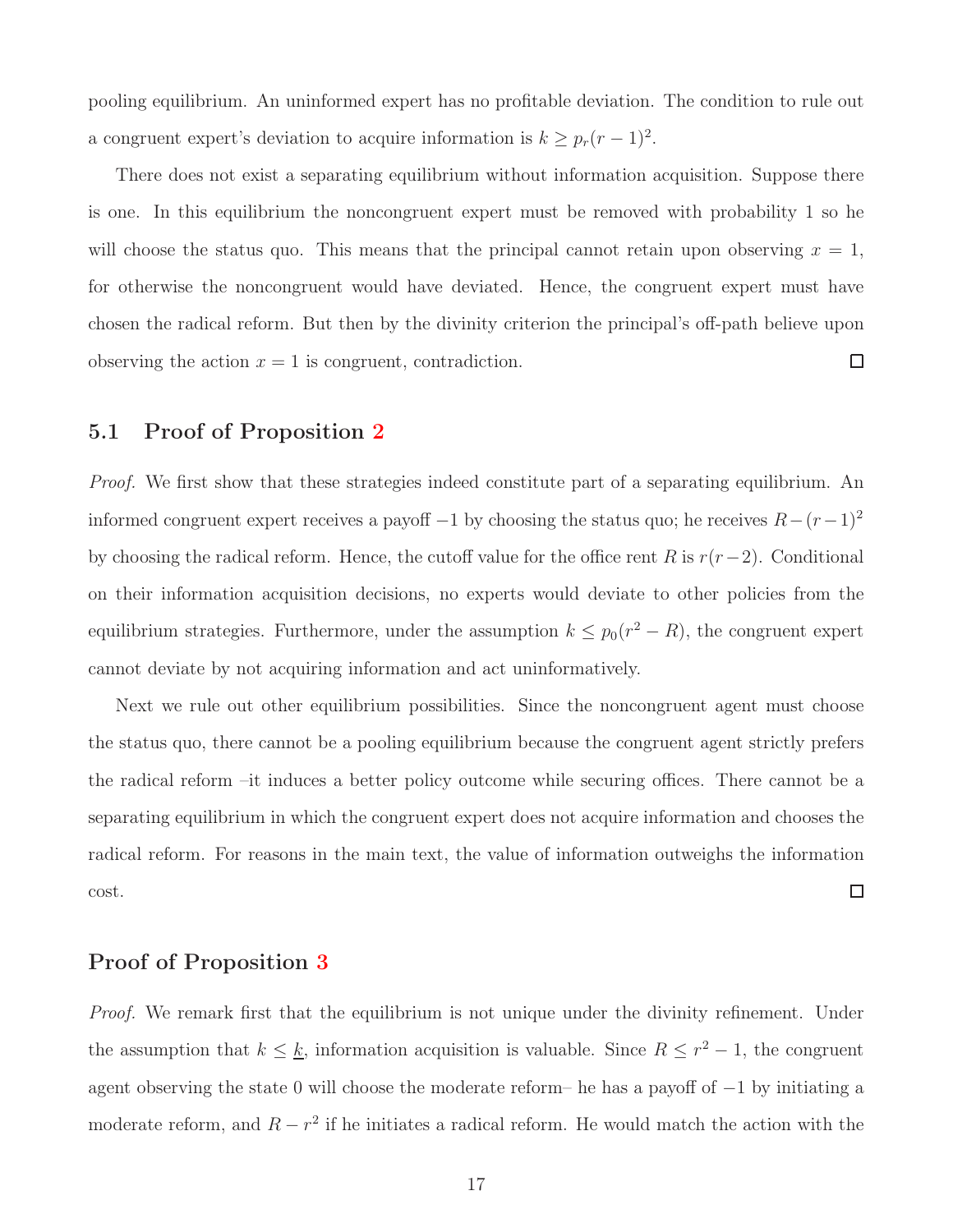state otherwise.

## Proof of Lemma [3](#page-13-0)

*Proof.* Set  $R = 1$ ,  $k = p(r - 1)^2 + \epsilon$  where  $\epsilon > 0$  is infinitesimal, and  $r \ge \max\{\frac{3}{2}\}$  $\frac{3}{2}, \underline{r}$  where  $r(p) := \frac{1-3p+\sqrt{1-3p+3p^2}}{1-2p}$  $\frac{\sqrt{1-3p+3p^2}}{1-2p}$ . It can be shown that  $\underline{r}(p)$  is decreasing in p with  $\underline{r}(0) = 2$  and  $\underline{r}(\frac{1}{2})$  $(\frac{1}{2}) = \frac{3}{2}.$  $\Box$ 

### Proof of Proposition [4](#page-13-1)

*Proof.* Since  $r \leq 2$ , under the no compromising policy the expert observing  $\omega = 1$  chooses the radical reform, rendering the principal a payoff of  $-\pi[(1-2p)(r-1)^2)] - (1-\pi)[(1-2p+pr^2)]$ . Let  $\Delta(p, r, \pi) := \pi(1 - 2p)(r - 1)^2 + (1 - \pi)(1 - 3p + 2pr) - p$  be the net loss of banning the moderate reform relative to banning the status quo.  $\frac{\partial \Delta}{\partial \pi} = (1 - 2p)(r - 1)^2 - (1 - 3p + 2pr) < 0$ . Both of  $\Delta(p, r, 1)$  and  $\Delta(p, r, 0)$  are decreasing in p and increasing in r, so must be  $\Delta(p, r, \pi)$ .

It remains to show that  $\Delta(p, r, \pi)$  has zeroes under the parameter restriction  $\Omega$ . Choose the parameters as in the proof of Lemma [3.](#page-13-0)  $\Delta(p, r, 1) = 0 \Leftrightarrow r \ge r_1(p) = 1 + \frac{p}{1-2p}$ . For  $p \in [0, \frac{1}{2}]$  $\frac{1}{2}$ ,  $r_1$  is increasing from 1 to  $+\infty$ ; <u>r</u> is decreasing in p from 2 to  $\frac{3}{2}$ . Hence  $r_1$  and <u>r</u> must intersect in a way that  $\Delta(p, r, 1)$  change signs for some  $r' \in (\underline{r}(p), 2]$ . Similarly,  $\Delta(p, r, 0) = 0 \Leftrightarrow r \ge r_0(p) = 2 - \frac{1}{2p}$  $\frac{1}{2p},$ which is increasing from  $-\infty$  to 2 for  $p \in [0, \frac{1}{2}]$  $\frac{1}{2}$ ;  $r_0$  and <u>r</u> must intersect in a way that  $\Delta(p, r, 0)$ change signs for some  $r'' \in (\underline{r}(p), 2]$ . By its continuity in  $\pi$ ,  $\Delta(p, r, \pi)$  has zero within  $\Omega$ .  $\Box$ 

## Reference

- <span id="page-18-1"></span>Mark Armstrong and John Vickers. A model of delegated project choice. *Econometrica*, 78(1): 213–244, 2010.
- <span id="page-18-0"></span>Ian Ball and Xin Gao. Benefiting from bias. Working Paper, 2021. URL http://congress-creator-final.s3.amazonaws.com/s3fs-private/2021-02/delegation\_info\_IB\_1
- <span id="page-18-2"></span>Jeffrey S. Banks and Joel Sobel. Equilibrium Selection in Signaling Games. Econometrica, 55(3): 647–661, 1987.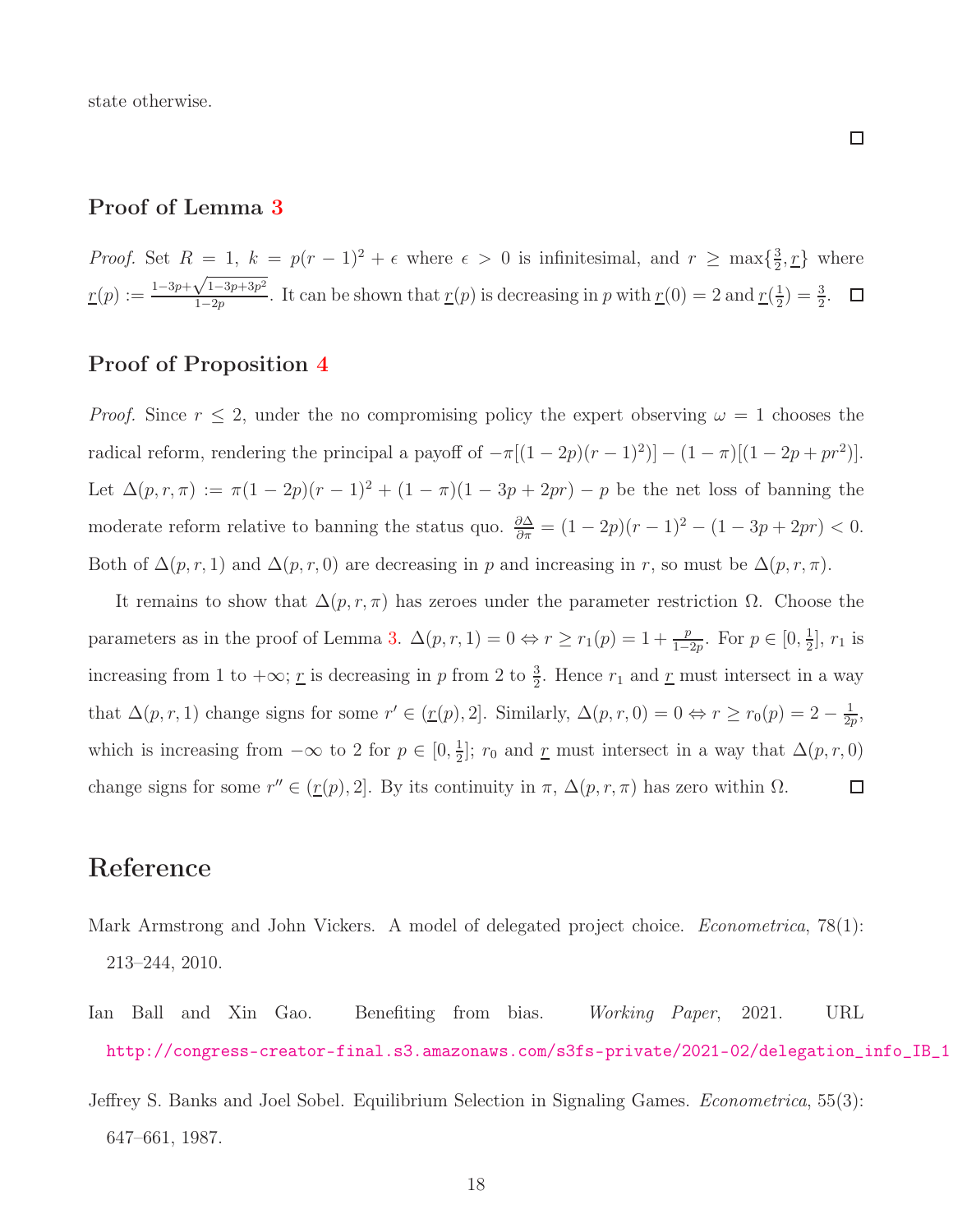- <span id="page-19-5"></span>J. Bendor, A. Glazer, and T. Hammond. Theories of delegation. Annual Review of Political Science, 4(1):235–269, 2001.
- <span id="page-19-6"></span>Jonathan Bendor and Adam Meirowitz. Spatial models of delegation. The American Political Science Review, 98(2):293–310, 2004.
- <span id="page-19-10"></span>Brandice Canes-Wrone, Michael C. Herron, and Kenneth W. Shotts. Leadership and pandering: A theory of executive policymaking. American Journal of Political Science, 45(3):532–550, 2001.
- <span id="page-19-3"></span>Dana Foarta and Massimo Morelli. Complexity and the Reform Process. mimeo, 2021. URL [https://gsb-faculty.stanford.edu/dana-foarta/files/2020/12/fm\\_september2021\\_Final.pdf](https://gsb-faculty.stanford.edu/dana-foarta/files/2020/12/fm_september2021_Final.pdf).
- <span id="page-19-7"></span>Justin Fox. Government transparency and policymaking. Public Choice, 131(1/2):23–44, 2007.
- <span id="page-19-8"></span>Justin Fox and Stuart V. Jordan. Delegation and accountability. The Journal of Politics, 73(3): 831–844, 2011.
- <span id="page-19-2"></span>Justin Fox and Matthew Stephenson. Judicial review as a response to political posturing. American Political Science Review, 105(2):397–414, 2011.
- <span id="page-19-11"></span>Drew Fudenberg and Jean Tirole. *Game Theory*. MIT Press, Cambridge, MA, 1991.
- <span id="page-19-1"></span>Gilat Levy. Careerist judges and the appeals process. The RAND Journal of Economics, 36(2): 275–297, 2005. ISSN 07416261.
- <span id="page-19-9"></span>Liqun Liu. Delegated reform decisions with career concerns. *mimeo*, 2021. URL <https://arxiv.org/abs/2012.01331>.
- <span id="page-19-0"></span>Eric Maskin and Jean Tirole. The politician and the judge: Accountability in government. American Economic Review, 94(4):1034–1054, September 2004. doi: 10.1257/0002828042002606. URL <https://www.aeaweb.org/articles?id=10.1257/0002828042002606>.
- <span id="page-19-4"></span>Dezsö Szalay. The economics of clear advice and extreme options. The Review of Economic Studies, 72(4):1173–1198, 2005. ISSN 00346527, 1467937X. URL <http://www.jstor.org/stable/3700705>.